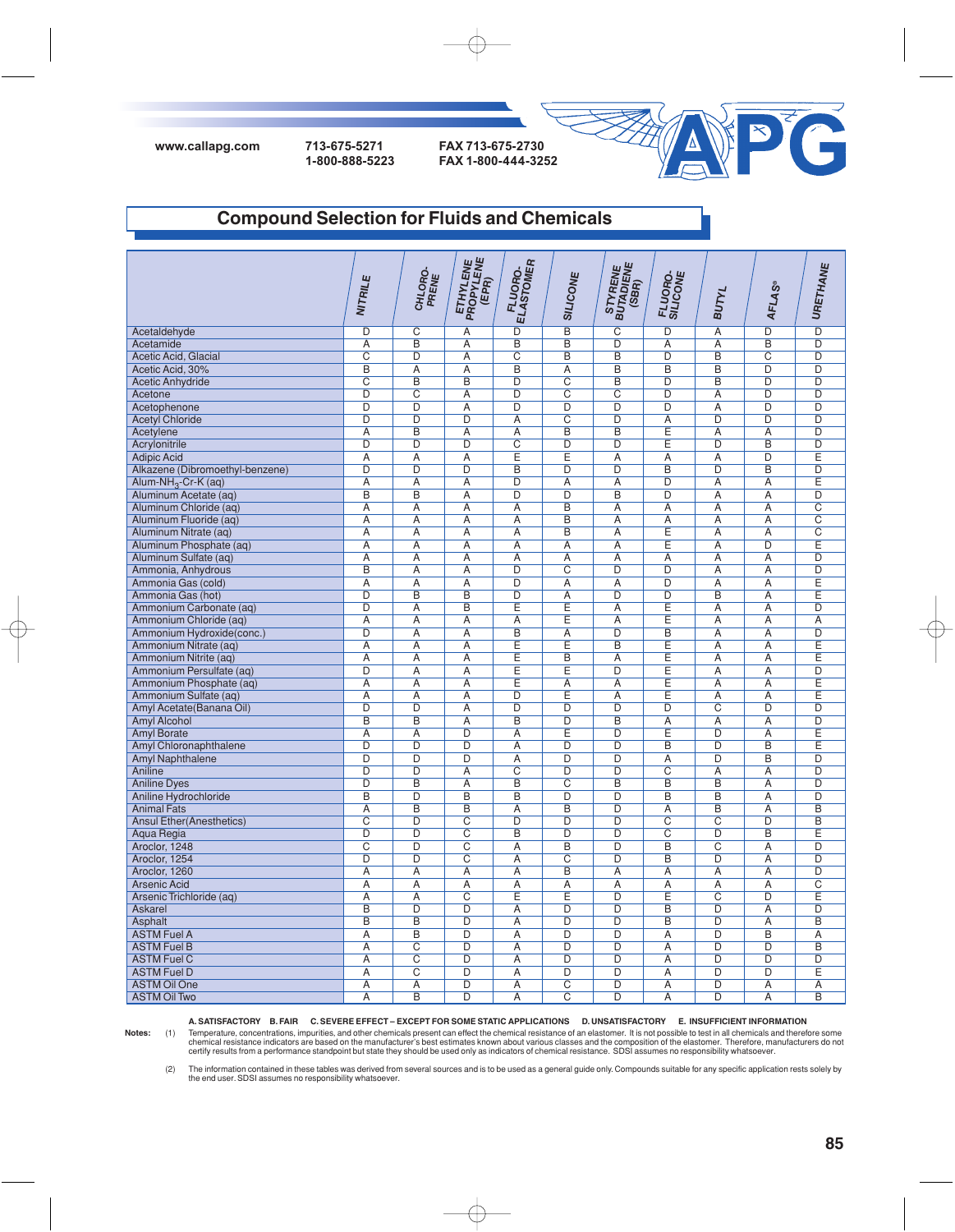

# **Compound Selection for Fluids and Chemicals (Continued)**

|                                  | NITRILE                 | CHLORO-<br>PRENE        | <b>ETHYLENE</b><br>PROPYLENE<br>(EPR) | <b>FLUORO.<br/>ELASTOMER</b> | SILICONE                | STYRENE<br>BUTADIENE<br>(SBR) | FLUORO-<br>SILICONE     | BUTYL                   | <b>AFLAS®</b>         | URETHANE                |
|----------------------------------|-------------------------|-------------------------|---------------------------------------|------------------------------|-------------------------|-------------------------------|-------------------------|-------------------------|-----------------------|-------------------------|
| <b>ASTM Oil Three</b>            | A                       | $\overline{B}$          | $\overline{D}$                        | $\overline{A}$               | $\overline{\mathrm{c}}$ | D                             | $\overline{A}$          | $\overline{\mathsf{D}}$ | $\overline{A}$        | $\overline{B}$          |
| Barium Chloride (aq)             | $\overline{A}$          | $\overline{A}$          | A                                     | $\overline{A}$               | $\overline{A}$          | $\overline{A}$                | $\overline{A}$          | $\overline{A}$          | $\overline{A}$        | $\overline{A}$          |
| Barium Hydroxide (aq)            | $\overline{A}$          | $\overline{A}$          | $\overline{A}$                        | $\overline{A}$               | $\overline{A}$          | $\overline{A}$                | $\overline{A}$          | $\overline{A}$          | $\overline{A}$        | $\overline{D}$          |
| Barium Sulfate (aq)              | $\overline{A}$          | $\overline{A}$          | $\overline{A}$                        | $\overline{A}$               | $\overline{A}$          | $\overline{A}$                | $\overline{A}$          | A                       | $\overline{A}$        | Ē                       |
| Barium Sulfide (ag)              | $\overline{A}$          | $\overline{A}$          | $\overline{A}$                        | $\overline{A}$               | $\overline{A}$          | $\overline{B}$                | $\overline{A}$          | $\overline{A}$          | $\overline{A}$        | $\overline{A}$          |
| <b>Beer</b>                      | $\overline{A}$          | $\overline{A}$          | A                                     | $\overline{A}$               | $\overline{A}$          | $\overline{A}$                | $\overline{A}$          | A                       | $\overline{A}$        | $\overline{B}$          |
| <b>Beet Sugar Liquors</b>        | $\overline{A}$          | $\overline{B}$          | $\overline{A}$                        | $\overline{A}$               | $\overline{A}$          | $\overline{A}$                | $\overline{A}$          | $\overline{A}$          | $\overline{A}$        | $\overline{D}$          |
| Benzaldehyde                     | $\overline{D}$          | $\overline{D}$          | $\overline{A}$                        | $\overline{D}$               | $\overline{B}$          | $\overline{D}$                | $\overline{C}$          | $\overline{A}$          | $\overline{B}$        | $\overline{D}$          |
| Benzene                          | $\overline{D}$          | $\overline{D}$          | $\overline{D}$                        | $\overline{A}$               | $\overline{D}$          | $\overline{\mathsf{D}}$       | $\overline{\text{c}}$   | $\overline{\mathsf{D}}$ | $\overline{\text{c}}$ | $\overline{\mathsf{D}}$ |
| <b>Benzene Sulfonic Acid</b>     | $\overline{D}$          | $\overline{B}$          | $\overline{C}$                        | $\overline{A}$               | D                       | D                             | $\overline{B}$          | $\overline{D}$          | $\overline{D}$        | $\overline{D}$          |
| Benzine (Ligroin) (Nitrobenzine) | $\overline{A}$          | $\overline{B}$          | D                                     | Α                            | $\overline{D}$          | $\overline{D}$                | $\overline{A}$          | D                       | $\overline{B}$        | B                       |
| <b>Benzoic Acid</b>              | $\overline{C}$          | $\overline{D}$          | $\overline{C}$                        | $\overline{A}$               | $\overline{C}$          | $\overline{D}$                | $\overline{B}$          | $\overline{D}$          | $\overline{A}$        | $\overline{D}$          |
| <b>Benzoyl Chloride</b>          | $\overline{D}$          | $\overline{D}$          | $\overline{D}$                        | $\overline{A}$               | Ē                       | $\overline{D}$                | B                       | D                       | $\overline{A}$        | E                       |
| <b>Benzyl Alcohol</b>            | $\overline{D}$          | $\overline{B}$          | $\overline{A}$                        | $\overline{A}$               | $\overline{B}$          | $\overline{D}$                | $\overline{B}$          | $\overline{A}$          | $\overline{A}$        | $\overline{D}$          |
| <b>Benzyl Benzoate</b>           | $\overline{D}$          | $\overline{D}$          | $\overline{B}$                        | $\overline{A}$               | E                       | $\overline{D}$                | $\overline{A}$          | B                       | $\overline{A}$        | $\overline{D}$          |
| <b>Benzyl Chloride</b>           | D                       | D                       | D                                     | $\overline{A}$               | D                       | $\overline{D}$                | $\overline{B}$          | D                       | $\overline{A}$        | $\overline{D}$          |
| Biphenyl (Phenylbenzene)         | $\overline{D}$          | D                       | $\overline{D}$                        | $\overline{A}$               | D                       | $\overline{D}$                | $\overline{B}$          | D                       | D                     | $\overline{D}$          |
| <b>Bleach Solutions</b>          | D                       | $\overline{D}$          | $\overline{A}$                        | $\overline{A}$               | B                       | D                             | $\overline{B}$          | $\overline{A}$          | $\overline{A}$        | D                       |
| <b>Borax</b>                     | B                       | Ā                       | $\overline{A}$                        | $\overline{A}$               | $\overline{B}$          | $\overline{B}$                | $\overline{B}$          | $\overline{A}$          | $\overline{A}$        | $\overline{A}$          |
| <b>Bordeaux Mixture</b>          | B                       | $\overline{B}$          | $\overline{A}$                        | $\overline{A}$               | $\overline{B}$          | $\overline{\mathsf{B}}$       | $\overline{B}$          | $\overline{A}$          | $\overline{A}$        | $\overline{D}$          |
| <b>Boric Acid</b>                | Α                       | Ā                       | Α                                     | Ā                            | Α                       | Α                             | $\overline{A}$          | A                       | A                     | $\overline{A}$          |
| <b>Brine</b>                     | $\overline{A}$          | $\overline{A}$          | $\overline{A}$                        | $\overline{A}$               | $\overline{A}$          | $\overline{A}$                | $\overline{A}$          | $\overline{A}$          | $\overline{D}$        | $\overline{B}$          |
| Bromine, Anhydrous               | $\overline{D}$          | D                       | D                                     | Α                            | $\overline{D}$          | D                             | B                       | D                       | Ε                     | $\overline{D}$          |
| <b>Bromine Trifluoride</b>       | $\overline{D}$          | $\overline{D}$          | $\overline{D}$                        | $\overline{D}$               | $\overline{D}$          | $\overline{D}$                | $\overline{D}$          | $\overline{D}$          | Ε                     | $\overline{D}$          |
| <b>Bromine Water</b>             | $\overline{D}$          | $\overline{D}$          | $\overline{B}$                        | Ā                            | $\overline{D}$          | D                             | B                       | $\overline{C}$          | A                     | $\overline{D}$          |
| Bromobenzene                     | D                       | $\overline{\mathsf{D}}$ | D                                     | A                            | D                       | D                             | $\overline{A}$          | D                       | D                     | D                       |
| <b>Bunker Oil</b>                | $\overline{A}$          | $\overline{D}$          | $\overline{D}$                        | Ā                            | B                       | D                             | $\overline{A}$          | $\overline{D}$          | $\overline{A}$        | $\overline{B}$          |
| <b>Butadiene</b>                 | D                       | D                       | C                                     | A                            | D                       | D                             | B                       | D                       | Ε                     | D                       |
| <b>Butane</b>                    | $\overline{A}$          | Ā                       | $\overline{D}$                        | $\overline{A}$               | $\overline{D}$          | D                             | $\overline{A}$          | D                       | B                     | $\overline{A}$          |
| <b>Butter (Animal Fat)</b>       | A                       | $\overline{B}$          | A                                     | A                            | B                       | D                             | A                       | B                       | A                     | A                       |
| <b>Butyl Acetate</b>             | D                       | D                       | C                                     | D                            | $\overline{D}$          | D                             | D                       | $\overline{C}$          | $\overline{D}$        | $\overline{D}$          |
| <b>Butyl Acetyl Ricinoleate</b>  | $\overline{\mathrm{c}}$ | $\overline{B}$          | A                                     | $\overline{A}$               | E                       | $\overline{D}$                | B                       | A                       | A                     | $\overline{D}$          |
| <b>Butyl Acrylate</b>            | D                       | $\overline{D}$          | $\overline{D}$                        | D                            | E                       | D                             | $\overline{D}$          | $\overline{D}$          | $\overline{D}$        | Ē                       |
| <b>Butyl Alcohol</b>             | $\overline{A}$          | $\overline{A}$          | $\overline{B}$                        | $\overline{A}$               | $\overline{B}$          | $\overline{A}$                | $\overline{B}$          | $\overline{B}$          | $\overline{A}$        | $\overline{D}$          |
| <b>Butyl Amine</b>               | $\overline{C}$          | $\overline{D}$          | B                                     | D                            | $\overline{D}$          | D                             | $\overline{D}$          | $\overline{C}$          | $\overline{B}$        | $\overline{D}$          |
| <b>Butyl Benzoate</b>            | $\overline{\mathsf{D}}$ | $\overline{\mathsf{D}}$ | $\overline{\mathsf{B}}$               | A                            | Έ                       | $\overline{\mathsf{B}}$       | A                       | $\overline{\mathsf{B}}$ | Α                     | Έ                       |
| <b>Butyl Carbitol</b>            | D                       | $\overline{C}$          | A                                     | $\overline{A}$               | $\overline{D}$          | $\overline{D}$                | $\overline{D}$          | $\overline{A}$          | $\overline{B}$        | E                       |
| <b>Butyl Cellosolve</b>          | $\overline{D}$          | $\overline{\mathsf{C}}$ | $\overline{A}$                        | $\overline{D}$               | Έ                       | D                             | $\overline{D}$          | $\overline{A}$          | Ε                     | D                       |
| <b>Butyl Oleate</b>              | $\overline{D}$          | $\overline{D}$          | B                                     | $\overline{A}$               | Ē                       | $\overline{D}$                | $\overline{B}$          | $\overline{B}$          | $\overline{A}$        | Ē                       |
| <b>Butyl Stearate</b>            | $\overline{\mathsf{B}}$ | $\overline{\mathsf{D}}$ | $\overline{C}$                        | Α                            | Έ                       | $\overline{D}$                | $\overline{B}$          | $\overline{\text{c}}$   | Α                     | Έ                       |
| <b>Butylene</b>                  | $\overline{B}$          | $\overline{C}$          | $\overline{D}$                        | $\overline{A}$               | $\overline{D}$          | $\overline{D}$                | $\overline{B}$          | $\overline{D}$          | $\overline{A}$        | $\overline{D}$          |
| Butyraldehyde                    | $\overline{D}$          | $\overline{\mathrm{c}}$ | $\overline{B}$                        | $\overline{D}$               | $\overline{D}$          | $\overline{D}$                | D                       | B                       | D                     | D                       |
| Calcium Acetate (aq)             | B                       | $\overline{B}$          | Α                                     | $\overline{D}$               | $\overline{D}$          | $\overline{D}$                | $\overline{D}$          | A                       | $\overline{A}$        | $\overline{D}$          |
| Calcium Bisulfite (ag)           | $\overline{B}$          | $\overline{A}$          | A                                     | $\overline{A}$               | $\overline{A}$          | $\overline{D}$                | $\overline{A}$          | $\overline{D}$          | $\overline{A}$        | $\overline{\mathrm{c}}$ |
| Calcium Chloride (aq)            | $\overline{A}$          | $\overline{A}$          | $\overline{A}$                        | $\overline{A}$               | $\overline{A}$          | $\overline{A}$                | $\overline{A}$          | $\overline{A}$          | $\overline{A}$        | $\overline{A}$          |
| Calcium Hydroxide (aq)           | $\overline{A}$          | $\overline{A}$          | $\overline{A}$                        | $\overline{A}$               | $\overline{A}$          | $\overline{A}$                | $\overline{A}$          | $\overline{A}$          | $\overline{A}$        | $\overline{B}$          |
| Calcium Hypochlorite(aq)         | $\overline{B}$          | $\overline{C}$          | $\overline{A}$                        | $\overline{A}$               | $\overline{B}$          | $\overline{\mathrm{C}}$       | B                       | $\overline{A}$          | $\overline{A}$        | $\overline{D}$          |
| Calcium Nitrate (aq)             | $\overline{A}$          | $\overline{A}$          | Α                                     | Α                            | B                       | Α                             | $\overline{A}$          | A                       | Α                     | $\overline{A}$          |
| Calcium Sulfide (aq)             | $\overline{A}$          | $\overline{A}$          | $\overline{A}$                        | $\overline{A}$               | $\overline{B}$          | $\overline{B}$                | $\overline{A}$          | $\overline{A}$          | $\overline{A}$        | $\overline{A}$          |
| <b>Cane Sugar Liquors</b>        | $\overline{A}$          | Ā                       | Ā                                     | $\overline{A}$               | $\overline{A}$          | Ā                             | $\overline{A}$          | $\overline{A}$          | $\overline{A}$        | $\overline{D}$          |
| Carbamate                        | $\overline{C}$          | $\overline{B}$          | $\overline{B}$                        | $\overline{A}$               | Ε                       | $\overline{D}$                | $\overline{A}$          | B                       | $\overline{A}$        | $\overline{D}$          |
| Carbitol                         | B                       | $\overline{B}$          | $\overline{B}$                        | $\overline{B}$               | B                       | B                             | B                       | B                       | $\overline{A}$        | $\overline{D}$          |
| Carbolic Acid (Phenol)           | D                       | $\overline{\mathsf{C}}$ | B                                     | A                            | $\overline{\mathsf{D}}$ | Ē                             | A                       | $\overline{B}$          | $\overline{A}$        | $\overline{\mathsf{C}}$ |
| <b>Carbon Bisulfide</b>          | $\overline{C}$          | D                       | D                                     | Ā                            | D                       | D                             | $\overline{\mathsf{A}}$ | $\overline{D}$          | $\overline{A}$        | Ē                       |

**A. SATISFACTORY B. FAIR C. SEVERE EFFECT – EXCEPT FOR SOME STATIC APPLICATIONS D. UNSATISFACTORY E. INSUFFICIENT INFORMATION**

 $\oplus$ 

Notes: (1) Temperature, concentrations, impurities, and other chemicals present can effect the chemical resistance of an elastomer. It is not possible to test in all chemicals and therefore some<br>chemical resistance indicat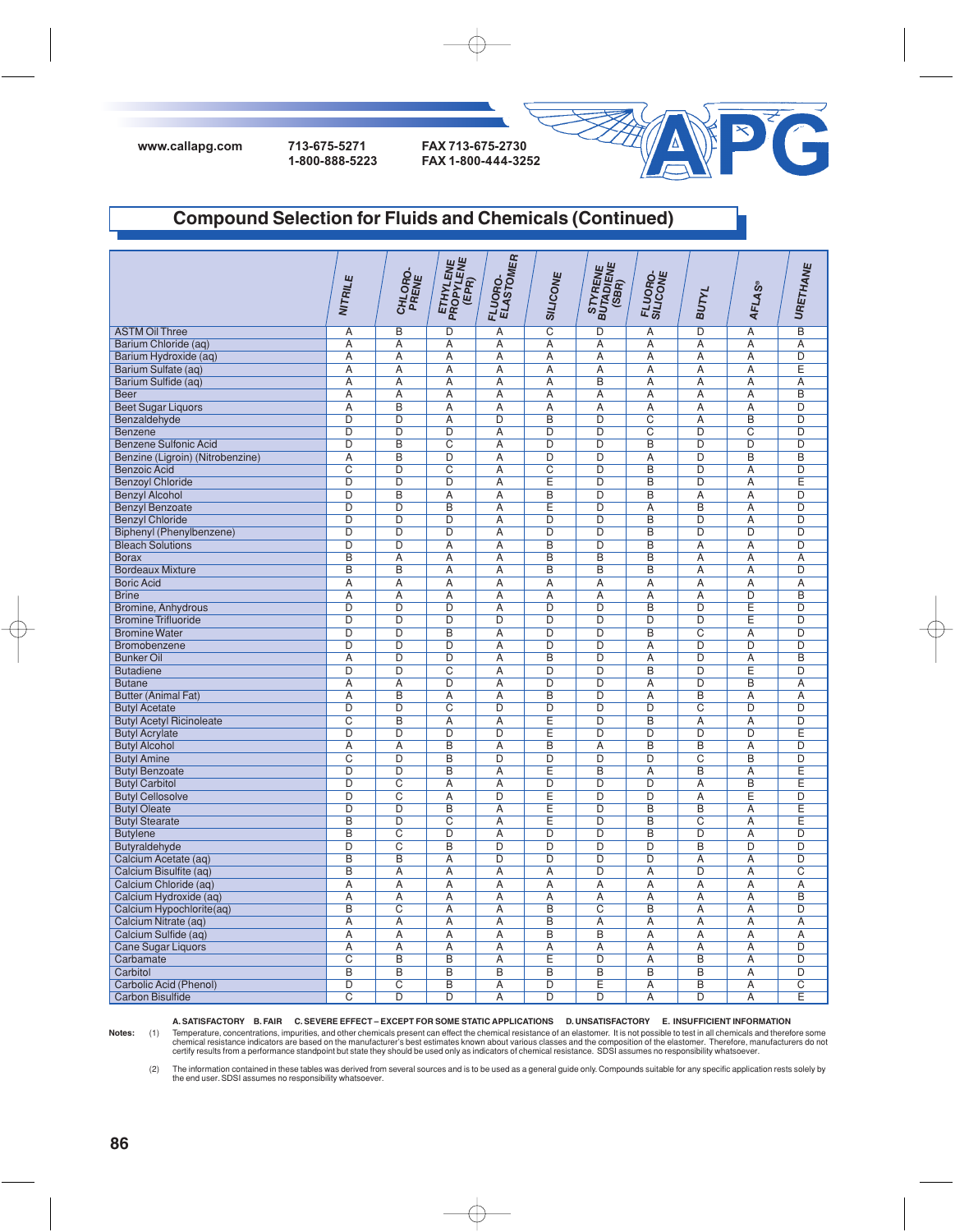



### **Compound Selection for Fluids and Chemicals (Continued)**

|                                     | NITRILE                 | CHLORO-<br>PRENE                 | <b>ETHYLENE</b><br>PROPYLENE<br>(EPR) | <b>ELASTOMER</b><br>FLUORO- | <b>SILICONE</b>                         | STYRENE<br>BUTADIENE<br>(SBR)    | FLUORO-<br>SILICONE              | <b>BUTYL</b>                     | <b>AFLAS®</b>           | URETHANE                |
|-------------------------------------|-------------------------|----------------------------------|---------------------------------------|-----------------------------|-----------------------------------------|----------------------------------|----------------------------------|----------------------------------|-------------------------|-------------------------|
| <b>Carbon Dioxide</b>               | $\overline{A}$          | $\overline{B}$                   | $\overline{B}$                        | $\overline{A}$              | $\overline{B}$                          | B                                | $\overline{A}$                   | $\overline{B}$                   | $\overline{A}$          | $\overline{A}$          |
| <b>Carbonic Acid</b>                | B                       | Α                                | Α                                     | Α                           | A                                       | B                                | Α                                | Α                                | Α                       | Α                       |
| Carbon Monoxide                     | $\overline{A}$          | $\overline{B}$                   | $\overline{A}$                        | $\overline{A}$              | $\overline{A}$                          | $\overline{B}$                   | $\overline{B}$                   | $\overline{A}$                   | $\overline{A}$          | $\overline{A}$          |
| Carbon Tetrachloride                | $\overline{\text{c}}$   | $\overline{\mathsf{D}}$          | $\overline{D}$                        | $\overline{A}$              | $\overline{D}$                          | $\overline{D}$                   | $\overline{C}$                   | $\overline{D}$                   | $\overline{C}$          | $\overline{D}$          |
| <b>Castor Oil</b>                   | $\overline{A}$          | $\overline{A}$                   | $\overline{B}$                        | $\overline{A}$              | $\overline{A}$                          | $\overline{A}$                   | $\overline{A}$                   | $\overline{B}$                   | $\overline{A}$          | $\overline{A}$          |
| Cellosolve                          | $\overline{D}$          | $\overline{D}$                   | $\overline{B}$                        | $\overline{\text{c}}$       | $\overline{D}$                          | $\overline{D}$                   | $\overline{D}$                   | $\overline{B}$                   | $\overline{A}$          | $\overline{D}$          |
| <b>Cellosolve Acetate</b>           | $\overline{D}$          | $\overline{D}$                   | $\overline{B}$                        | $\overline{D}$              | $\overline{D}$                          | D                                | $\overline{D}$                   | $\overline{B}$                   | $\overline{C}$          | $\overline{D}$          |
| Cellulube (Fryquel)                 | $\overline{D}$          | $\overline{D}$                   | $\overline{A}$                        | $\overline{A}$              | E                                       | $\overline{D}$                   | $\overline{C}$                   | $\overline{A}$                   | B                       | $\overline{D}$          |
| China Wood Oil (Tung Oil)           | $\overline{A}$          | $\overline{\mathsf{B}}$          | $\overline{\text{c}}$                 | $\overline{A}$              | $\overline{D}$                          | $\overline{D}$                   | $\overline{B}$                   | $\overline{\mathrm{c}}$          | A                       | $\overline{\text{C}}$   |
| Chlorine (dry)                      | $\overline{D}$          | $\overline{C}$                   | $\overline{D}$                        | $\overline{A}$              | $\overline{D}$                          | $\overline{D}$                   | $\overline{A}$                   | $\overline{D}$                   | Ē                       | Ē                       |
| Chlorine (wet)                      | $\overline{D}$          | $\overline{\text{c}}$            | $\overline{\text{c}}$                 | $\overline{A}$              | $\overline{D}$                          | $\overline{D}$                   | $\overline{B}$                   | $\overline{\mathrm{c}}$          | Ē                       | Ē                       |
| <b>Chlorine Dioxide</b>             | $\overline{D}$          | $\overline{D}$                   | $\overline{C}$                        | $\overline{A}$              | Ē                                       | $\overline{D}$                   | $\overline{B}$                   | $\overline{C}$                   | E                       | $\overline{D}$          |
| <b>Chlorine Trifluoride</b>         | D                       | $\overline{\mathsf{D}}$          | $\overline{\mathsf{D}}$               | $\overline{\mathsf{D}}$     | $\overline{\mathsf{D}}$                 | $\overline{\mathsf{D}}$          | $\overline{\mathrm{c}}$          | $\overline{D}$                   | Ē                       | $\overline{\mathsf{D}}$ |
| <b>Chloroacetic Acid</b>            | $\overline{D}$          | $\overline{D}$                   | A                                     | $\overline{D}$              | E                                       | $\overline{D}$                   | D                                | $\overline{B}$                   | E                       | Ē                       |
| Chloroacetone                       | $\overline{\mathsf{D}}$ | $\overline{\text{c}}$            | $\overline{A}$                        | $\overline{\mathsf{D}}$     | $\overline{\mathsf{D}}$                 | $\overline{\mathsf{D}}$          | $\overline{\mathsf{D}}$          | $\overline{\mathsf{B}}$          | $\overline{D}$          | $\overline{\mathsf{D}}$ |
| Chlorobenzene                       | $\overline{D}$          | $\overline{D}$                   | $\overline{D}$                        | $\overline{A}$              | $\overline{\mathsf{D}}$                 | $\overline{D}$                   | $\overline{B}$                   | $\overline{D}$                   | $\overline{C}$          | $\overline{D}$          |
| Chlorobromomethane                  | D                       | D                                | B                                     | $\overline{A}$              | $\overline{D}$                          | $\overline{D}$                   | B                                | $\overline{B}$                   | E                       | $\overline{D}$          |
| Chlorobutadiene                     | $\overline{D}$          | $\overline{D}$                   | $\overline{D}$                        | $\overline{A}$              | $\overline{D}$                          | $\overline{D}$                   | $\overline{B}$                   | $\overline{D}$                   | $\overline{\mathrm{c}}$ | $\overline{D}$          |
| Chlorododecane                      | D                       | D                                | D                                     | $\overline{A}$              | $\overline{D}$                          | $\overline{D}$                   | $\overline{A}$                   | $\overline{D}$                   | B                       | $\overline{D}$          |
| Chloroform                          | $\overline{D}$          | $\overline{D}$                   | $\overline{D}$                        | $\overline{A}$              | $\overline{\mathsf{D}}$                 | $\overline{D}$                   | $\overline{D}$                   | $\overline{D}$                   | $\overline{D}$          | $\overline{D}$          |
| O-Chloronaphthalene                 | D                       | D                                | D                                     | $\overline{A}$              | $\overline{D}$                          | $\overline{D}$                   | B                                | $\overline{D}$                   | E                       | D                       |
| 1-Chloro 1-Nitro Ethane             | D                       | D                                | D                                     | $\overline{D}$              | D                                       | D                                | D                                | D                                | E                       | D                       |
| <b>Chlorosulfonic Acid</b>          | D                       | D                                | D                                     | D                           | $\overline{D}$                          | $\overline{D}$                   | $\overline{D}$                   | $\overline{D}$                   | B                       | $\overline{D}$          |
| Chlorotoluene                       | $\overline{\mathsf{D}}$ | $\overline{D}$                   | $\overline{D}$                        | $\overline{A}$              | $\overline{D}$                          | $\overline{D}$                   | $\overline{B}$                   | $\overline{D}$                   | $\overline{D}$          | $\overline{D}$          |
|                                     | $\overline{B}$          | $\overline{\mathsf{A}}$          | $\overline{B}$                        | $\overline{A}$              | $\overline{B}$                          | $\overline{\mathsf{D}}$          | $\overline{B}$                   | $\overline{B}$                   | A                       | $\overline{\mathsf{D}}$ |
| Chlorox (Sodium Hypochlorite NaOCI) | $\overline{\mathsf{D}}$ | $\overline{\mathsf{D}}$          | $\overline{\mathsf{B}}$               | $\overline{A}$              | $\overline{\mathsf{B}}$                 | $\overline{D}$                   | $\overline{B}$                   | $\overline{B}$                   | $\overline{A}$          | $\overline{D}$          |
| <b>Chrome Plating Solutions</b>     | D                       |                                  |                                       |                             |                                         | $\overline{D}$                   |                                  | $\overline{\text{C}}$            |                         | Ē                       |
| <b>Chromic Acid</b>                 | $\overline{A}$          | $\overline{C}$<br>$\overline{A}$ | $\overline{C}$                        | Α<br>$\overline{A}$         | $\overline{\text{C}}$<br>$\overline{A}$ | $\overline{A}$                   | $\overline{C}$<br>$\overline{A}$ | $\overline{A}$                   | E                       | $\overline{A}$          |
| <b>Citric Acid</b>                  |                         |                                  | $\overline{A}$                        |                             |                                         |                                  |                                  |                                  | $\overline{A}$          |                         |
| Coal Tar (Creosote)                 | Ā                       | B                                | D                                     | $\overline{A}$              | $\overline{D}$                          | $\overline{D}$                   | $\overline{A}$                   | $\overline{D}$                   | E                       | $\overline{C}$<br>E     |
| Cobalt Chloride (aq)                | A                       | $\overline{A}$                   | $\overline{A}$                        | A                           | B                                       | A                                | A                                | A                                | A                       | $\overline{C}$          |
| <b>Coconut Oil</b>                  | $\overline{A}$<br>A     | B<br>B                           | $\overline{C}$                        | $\overline{A}$              | $\overline{A}$<br>B                     | D<br>D                           | $\overline{A}$<br>A              | $\overline{C}$                   | $\overline{A}$<br>A     | A                       |
| <b>Cod Liver Oil</b>                |                         | $\overline{D}$                   | A<br>$\overline{D}$                   | A                           | B                                       | $\overline{D}$                   | $\overline{B}$                   | A<br>$\overline{D}$              |                         | $\overline{D}$          |
| <b>Coke Oven Gas</b>                | D<br>B                  | B                                | A                                     | $\overline{A}$<br>D         | D                                       | $\overline{D}$                   | D                                | $\overline{A}$                   | $\overline{A}$<br>D     | $\overline{D}$          |
| Copper Acetate (aq)                 |                         |                                  |                                       |                             |                                         |                                  |                                  |                                  |                         |                         |
| Copper Chloride (aq)                | Α<br>$\overline{A}$     | B<br>$\overline{A}$              | A<br>A                                | Α<br>$\overline{A}$         | A<br>$\overline{A}$                     | Α<br>A                           | A<br>A                           | Α<br>$\overline{A}$              | A<br>$\overline{B}$     | Α<br>$\overline{A}$     |
| Copper Cyanide (aq)                 | $\overline{A}$          | $\overline{A}$                   | A                                     | $\overline{A}$              | $\overline{A}$                          | $\overline{B}$                   | $\overline{A}$                   | $\overline{B}$                   | A                       | E                       |
| Copper Sulfate (aq)<br>Corn Oil     | $\overline{A}$          | $\overline{\text{c}}$            | $\overline{\text{c}}$                 | $\overline{A}$              | $\overline{A}$                          | $\overline{D}$                   | $\overline{A}$                   | $\overline{\mathsf{c}}$          | $\overline{A}$          | $\overline{A}$          |
|                                     | $\overline{A}$          | $\overline{B}$                   | B                                     | $\overline{A}$              | $\overline{A}$                          | $\overline{D}$                   |                                  | $\overline{\mathrm{c}}$          |                         | $\overline{A}$          |
| <b>Cottonseed Oil</b>               | A                       | $\overline{B}$                   | D                                     | $\overline{A}$              | $\overline{D}$                          | $\overline{D}$                   | A<br>A                           | $\overline{D}$                   | A<br>A                  | $\overline{C}$          |
| Creosote (coal tar)                 | $\overline{D}$          | $\overline{C}$                   | D                                     | $\overline{A}$              | $\overline{D}$                          | $\overline{D}$                   | $\overline{B}$                   | $\overline{D}$                   | $\overline{A}$          | Ē                       |
| Cresol                              | D                       | $\overline{\text{c}}$            | D                                     | $\overline{A}$              | $\overline{D}$                          | $\overline{D}$                   | $\overline{\mathsf{B}}$          | $\overline{D}$                   | A                       | $\overline{\mathsf{D}}$ |
| <b>Cresylic Acid</b>                | $\overline{D}$          | $\overline{D}$                   | $\overline{\mathsf{D}}$               | $\overline{A}$              | $\overline{\mathsf{D}}$                 | $\overline{\mathsf{D}}$          | $\overline{B}$                   | $\overline{D}$                   | $\overline{\mathrm{c}}$ | $\overline{D}$          |
| Cumene                              |                         | $\overline{\text{c}}$            | $\overline{D}$                        | $\overline{A}$              | $\overline{D}$                          | $\overline{D}$                   | B                                | $\overline{D}$                   | B                       | $\overline{A}$          |
| Cyclohexane                         | A                       |                                  |                                       |                             |                                         |                                  |                                  |                                  |                         |                         |
| Cyclohexanol                        | $\overline{\text{c}}$   | $\overline{A}$                   | $\overline{\text{c}}$                 | $\overline{A}$              | $\overline{D}$                          | $\overline{D}$<br>$\overline{D}$ | $\overline{A}$<br>$\overline{D}$ | $\overline{D}$<br>$\overline{B}$ | $\overline{A}$          | Ē<br>$\overline{D}$     |
| Cyclohexanone                       | $\overline{D}$          | $\overline{\mathsf{D}}$          | $\overline{B}$                        | $\overline{\mathsf{D}}$     | $\overline{D}$                          |                                  |                                  |                                  | $\overline{\mathrm{c}}$ |                         |
| P-Cymene                            | $\overline{\mathsf{D}}$ | $\overline{D}$                   | $\overline{D}$                        | $\overline{A}$              | $\overline{D}$                          | $\overline{D}$                   | $\overline{B}$                   | $\overline{D}$                   | $\overline{\text{c}}$   | $\overline{D}$          |
| Decalin                             | $\overline{\mathsf{D}}$ | $\overline{D}$                   | $\overline{\mathsf{D}}$               | $\overline{A}$              | $\overline{\mathsf{D}}$                 | $\overline{\mathsf{D}}$          | Α                                | $\overline{D}$                   | $\overline{B}$          | Ē                       |
| Decane                              | $\overline{A}$          | $\overline{D}$                   | $\overline{D}$                        | $\overline{A}$              | B                                       | $\overline{D}$                   | $\overline{A}$                   | $\overline{D}$                   | $\overline{B}$          | B                       |
| <b>Denatured Alcohol</b>            | Ā                       | Ā                                | $\overline{A}$                        | $\overline{A}$              | $\overline{A}$                          | $\overline{A}$                   | $\overline{A}$                   | A                                | $\overline{A}$          | D<br>$\overline{D}$     |
| <b>Detergent Solutions</b>          | $\overline{A}$          | $\overline{B}$                   | $\overline{A}$                        | $\overline{A}$              | $\overline{A}$                          | B                                | $\overline{A}$                   | $\overline{A}$                   | $\overline{A}$          |                         |
| <b>Developing Fluids</b>            | $\overline{A}$          | $\overline{A}$                   | B                                     | $\overline{A}$              | $\overline{A}$                          | B                                | $\overline{A}$                   | $\overline{A}$                   | $\overline{A}$          | E                       |
| Diacetone                           | D                       | $\overline{D}$                   | A                                     | $\overline{\mathsf{D}}$     | $\overline{\mathsf{D}}$                 | D                                | $\overline{D}$                   | Α                                | $\overline{\text{c}}$   | $\overline{\mathsf{D}}$ |
| Diacetone Alcohol                   | D                       | B                                | $\overline{A}$                        | D                           | B                                       | D                                | D                                | $\overline{A}$                   | $\overline{C}$          | $\overline{D}$          |

**A. SATISFACTORY B. FAIR C. SEVERE EFFECT – EXCEPT FOR SOME STATIC APPLICATIONS D. UNSATISFACTORY E. INSUFFICIENT INFORMATION**

 $\oplus$ 

Notes: (1) Temperature, concentrations, impurities, and other chemicals present can effect the chemical resistance of an elastomer. It is not possible to test in all chemicals and therefore some<br>chemical resistance indicat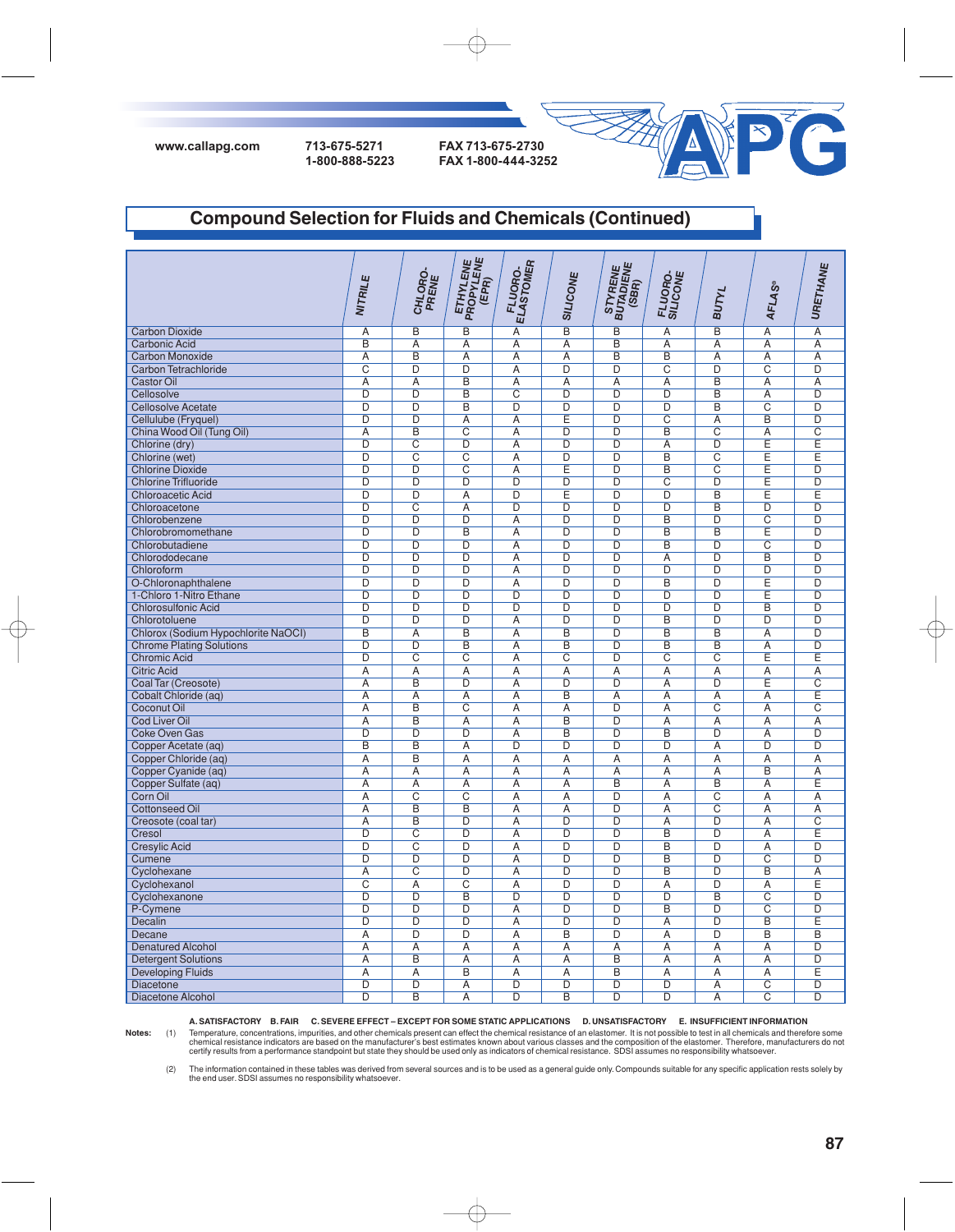

#### **Compound Selection for Fluids and Chemicals (Continued)**

|                                 | NITRILE                 | CHLORO-<br>PRENE        | ETHYLENE<br>PROPYLENE<br>(EPR) | FLUORO.<br>ELASTOMER    | <b>SILICONE</b>         | STYRENE<br>BUTADIENE<br>(SBR) | FLUORO-<br>SILICONE     | <b>BUTYL</b>            | <b>AFLAS®</b>           | URETHANE                |
|---------------------------------|-------------------------|-------------------------|--------------------------------|-------------------------|-------------------------|-------------------------------|-------------------------|-------------------------|-------------------------|-------------------------|
| <b>Dibenzyl Ether</b>           | D                       | $\overline{\text{C}}$   | B                              | $\overline{D}$          | Ē                       | $\overline{D}$                | Ε                       | B                       | $\overline{D}$          | $\overline{B}$          |
| <b>Dibenzyl Sebecate</b>        | D                       | $\overline{D}$          | B                              | $\overline{B}$          | $\overline{C}$          | D                             | $\overline{C}$          | B                       | $\overline{A}$          | $\overline{B}$          |
| Dibromoethyl benzene (Alkazene) | $\overline{D}$          | $\overline{D}$          | $\overline{D}$                 | $\overline{B}$          | $\overline{D}$          | $\overline{D}$                | B                       | D                       | $\overline{D}$          | $\overline{D}$          |
| <b>Dibutyl Amine</b>            | D                       | $\overline{D}$          | $\overline{C}$                 | $\overline{D}$          | $\overline{C}$          | $\overline{D}$                | $\overline{D}$          | D                       | $\overline{A}$          | $\overline{D}$          |
| <b>Dibutyl Ether</b>            | D                       | $\overline{\text{C}}$   | $\overline{\mathsf{C}}$        | $\overline{\mathrm{c}}$ | $\overline{D}$          | D                             | $\overline{C}$          | $\overline{\text{c}}$   | D                       | $\overline{B}$          |
| <b>Dibutyl Phthalate</b>        | $\overline{D}$          | $\overline{D}$          | B                              | $\overline{\mathsf{C}}$ | $\overline{B}$          | $\overline{D}$                | $\overline{C}$          | $\overline{\text{c}}$   | $\overline{B}$          | $\overline{\text{C}}$   |
| <b>Dibutyl Sebecate</b>         | D                       | $\overline{D}$          | B                              | $\overline{B}$          | $\overline{B}$          | D                             | B                       | B                       | B                       | $\overline{D}$          |
| O-Dichlorobenzene               | $\overline{D}$          | $\overline{D}$          | $\overline{D}$                 | $\overline{A}$          | $\overline{D}$          | $\overline{D}$                | $\overline{B}$          | $\overline{D}$          | $\overline{D}$          | $\overline{D}$          |
|                                 | $\overline{D}$          | D                       | $\overline{C}$                 | $\overline{C}$          | D                       | D                             | $\overline{C}$          | $\overline{D}$          | $\overline{D}$          | $\overline{B}$          |
| Dichloro-Isopropyl Ether        |                         | $\overline{D}$          |                                | $\overline{D}$          | Έ                       | $\overline{D}$                | $\overline{D}$          | $\overline{\mathsf{D}}$ | $\overline{B}$          | $\overline{D}$          |
| Dicyclohexylamine               | $\overline{\text{c}}$   |                         | $\overline{D}$                 |                         |                         |                               |                         |                         |                         | $\overline{C}$          |
| <b>Diesel Oil</b>               | $\overline{A}$          | $\overline{C}$          | $\overline{D}$                 | $\overline{A}$          | D                       | $\overline{D}$                | $\overline{A}$          | $\overline{D}$          | $\overline{A}$          |                         |
| Diethylamine                    | $\overline{\mathsf{B}}$ | $\overline{\mathsf{B}}$ | $\overline{B}$                 | $\overline{D}$          | $\overline{\mathsf{B}}$ | $\overline{\mathsf{B}}$       | $\overline{D}$          | $\overline{\mathsf{B}}$ | $\overline{\mathsf{B}}$ | $\overline{\text{c}}$   |
| <b>Diethyl Benzene</b>          | $\overline{D}$          | D                       | $\overline{D}$                 | $\overline{A}$          | $\overline{D}$          | D                             | $\overline{C}$          | $\overline{D}$          | Ē                       | Ē                       |
| <b>Diethyl Ether</b>            | $\overline{\mathsf{D}}$ | $\overline{\mathsf{c}}$ | $\overline{\mathsf{D}}$        | $\overline{\mathsf{D}}$ | $\overline{D}$          | $\overline{D}$                | $\overline{\mathsf{c}}$ | $\overline{\mathsf{D}}$ | $\overline{\mathsf{D}}$ | $\overline{A}$          |
| Diethylene Glycol               | A                       | $\overline{A}$          | A                              | $\overline{A}$          | $\overline{B}$          | A                             | A                       | A                       | A                       | $\overline{D}$          |
| <b>Diethyl Sebecate</b>         | $\overline{\mathsf{B}}$ | $\overline{\mathsf{D}}$ | $\overline{B}$                 | $\overline{B}$          | $\overline{\mathsf{B}}$ | $\overline{D}$                | $\overline{B}$          | $\overline{\mathsf{B}}$ | $\overline{\mathsf{B}}$ | $\overline{\mathsf{D}}$ |
| Diisobutylene                   | $\overline{\mathsf{B}}$ | D                       | D                              | $\overline{A}$          | D                       | D                             | $\overline{c}$          | D                       | B                       | D                       |
| Diisopropyl Benzene             | $\overline{\mathsf{D}}$ | $\overline{\mathsf{D}}$ | $\overline{D}$                 | $\overline{A}$          | Έ                       | $\overline{D}$                | $\overline{B}$          | $\overline{D}$          | Ē                       | Ē                       |
| Diisopropyl Ketone              | D                       | D                       | A                              | D                       | $\overline{D}$          | D                             | D                       | $\overline{A}$          | D                       | $\overline{D}$          |
| Diisopropylidene Acetone        | $\overline{\mathsf{D}}$ | $\overline{D}$          | $\overline{\mathsf{c}}$        | $\overline{D}$          | $\overline{\mathsf{D}}$ | $\overline{D}$                | $\overline{\mathsf{D}}$ | $\overline{\text{c}}$   | Έ                       | Ē                       |
| Dimethyl Aniline (Xylidine)     | $\overline{\text{c}}$   | $\overline{\mathsf{C}}$ | $\overline{B}$                 | $\overline{D}$          | $\overline{D}$          | $\overline{\text{c}}$         | $\overline{D}$          | $\overline{\text{c}}$   | Έ                       | Ē                       |
| Dimethyl Ether (Methyl Ether)   | $\overline{A}$          | $\overline{\mathsf{C}}$ | $\overline{D}$                 | $\overline{A}$          | $\overline{A}$          | $\overline{D}$                | $\overline{A}$          | D                       | Ε                       | E                       |
| <b>Dimethyl Formamide</b>       | $\overline{B}$          | $\overline{C}$          | $\overline{B}$                 | $\overline{D}$          | $\overline{B}$          | $\overline{D}$                | $\overline{D}$          | $\overline{B}$          | $\overline{B}$          | $\overline{D}$          |
| <b>Dimethyl Phthalate</b>       | D                       | $\overline{\mathsf{D}}$ | B                              | $\overline{B}$          | Έ                       | D                             | $\overline{B}$          | B                       | B                       | Ē                       |
| Dinitrotoluene                  | D                       | $\overline{D}$          | D                              | $\overline{D}$          | $\overline{D}$          | D                             | $\overline{D}$          | $\overline{D}$          | $\overline{D}$          | $\overline{D}$          |
| <b>Dioctyl Phthalate</b>        | $\overline{C}$          | $\overline{D}$          | B                              | $\overline{B}$          | $\overline{C}$          | D                             | $\overline{B}$          | $\overline{B}$          | $\overline{B}$          | $\overline{D}$          |
| <b>Dioctyl Sebecate</b>         | $\overline{D}$          | $\overline{D}$          | B                              | $\overline{B}$          | $\overline{C}$          | $\overline{D}$                | $\overline{C}$          | B                       | B                       | $\overline{B}$          |
| <b>Dioxane</b>                  | $\overline{D}$          | $\overline{D}$          | B                              | $\overline{D}$          | $\overline{D}$          | $\overline{D}$                | $\overline{C}$          | $\overline{B}$          | $\overline{D}$          | $\overline{D}$          |
| Dioxolane                       | $\overline{D}$          | $\overline{D}$          | B                              | $\overline{D}$          | D                       | $\overline{D}$                | $\overline{D}$          | $\overline{\text{c}}$   | $\overline{D}$          | $\overline{D}$          |
| Dipentene                       | Α                       | D                       | D                              | A                       | $\overline{D}$          | $\overline{D}$                | $\overline{C}$          | D                       | $\overline{C}$          | D                       |
| Diphenyl (Phenylbenzene)        | $\overline{D}$          | $\overline{D}$          | $\overline{D}$                 | $\overline{A}$          | D                       | $\overline{D}$                | $\overline{B}$          | $\overline{D}$          | $\overline{D}$          | $\overline{D}$          |
| <b>Diphenyl Oxides</b>          | D                       | D                       | D                              | $\overline{A}$          | $\overline{C}$          | D                             | $\overline{B}$          | D                       | B                       | $\overline{D}$          |
| Dowtherm Oil                    | D                       | $\overline{D}$          | $\overline{D}$                 | $\overline{A}$          | $\overline{C}$          | D                             | B                       | D                       | Ε                       | Ε                       |
| <b>Dry Cleaning Fluids</b>      | $\overline{C}$          | D                       | D                              | $\overline{A}$          | D                       | D                             | $\overline{B}$          | D                       | $\overline{C}$          | $\overline{D}$          |
| Epichlorohydrin                 | D                       | $\overline{D}$          | B                              | D                       | D                       | D                             | D                       | B                       | D                       | D                       |
| Ethane                          | $\overline{A}$          | B                       | D                              | $\overline{A}$          | D                       | D                             | B                       | $\overline{D}$          | $\overline{A}$          | $\overline{\text{c}}$   |
| Ethanolamine                    | B                       | $\overline{B}$          | B                              | $\overline{D}$          | $\overline{B}$          | B                             | $\overline{D}$          | B                       | Α                       | $\overline{\text{c}}$   |
| <b>Ethyl Acetate</b>            | D                       | $\overline{\text{C}}$   | $\overline{B}$                 | $\overline{D}$          | B                       | $\overline{D}$                | $\overline{D}$          | $\overline{B}$          | D                       | $\overline{D}$          |
| <b>Ethyl Acetoacetate</b>       | $\overline{D}$          | $\overline{\mathrm{c}}$ | B                              | $\overline{D}$          | $\overline{B}$          | $\overline{\mathrm{c}}$       | $\overline{D}$          | B                       | D                       | $\overline{D}$          |
| <b>Ethyl Acrylate</b>           | D                       | D                       | B                              | D                       | B                       | D                             | D                       | B                       | D                       | $\overline{D}$          |
| <b>Ethyl Alcohol</b>            | A                       | $\overline{A}$          | A                              | $\overline{C}$          | $\overline{A}$          | A                             | $\overline{A}$          | A                       | $\overline{A}$          | $\overline{D}$          |
| <b>Ethyl Benzene</b>            | $\overline{D}$          | $\overline{\mathsf{D}}$ | D                              | $\overline{A}$          | D                       | D                             | $\overline{A}$          | $\overline{D}$          | D                       | $\overline{D}$          |
| <b>Ethyl Benzoate</b>           | $\overline{\mathsf{D}}$ | $\overline{D}$          | A                              | Α                       | $\overline{D}$          | Α                             | Α                       | Α                       | $\overline{\mathrm{c}}$ | $\overline{D}$          |
| <b>Ethyl Cellosolve</b>         | $\overline{D}$          | $\overline{D}$          | $\overline{B}$                 | $\overline{D}$          | $\overline{D}$          | $\overline{D}$                | $\overline{D}$          | $\overline{D}$          | $\overline{A}$          | $\overline{D}$          |
| <b>Ethyl Cellulose</b>          | $\overline{B}$          | $\overline{B}$          | $\overline{B}$                 | $\overline{D}$          | $\overline{\text{c}}$   | $\overline{B}$                | $\overline{D}$          | $\overline{B}$          | $\overline{A}$          | $\overline{B}$          |
| <b>Ethyl Chloride</b>           | $\overline{A}$          | $\overline{D}$          | $\overline{C}$                 | $\overline{A}$          | $\overline{D}$          | $\overline{D}$                | $\overline{A}$          | $\overline{D}$          | $\overline{B}$          | $\overline{B}$          |
| <b>Ethyl Chlorocarbonate</b>    | $\overline{\mathsf{D}}$ | $\overline{\mathsf{D}}$ | $\overline{B}$                 | $\overline{A}$          | $\overline{D}$          | $\overline{D}$                | $\overline{B}$          | $\overline{\text{c}}$   | $\overline{B}$          | $\overline{D}$          |
|                                 | $\overline{\mathsf{D}}$ | $\overline{\mathsf{D}}$ | $\overline{B}$                 | $\overline{D}$          | $\overline{D}$          | $\overline{D}$                | $\overline{D}$          | $\overline{\text{c}}$   | $\overline{B}$          | $\overline{\mathsf{D}}$ |
| <b>Ethyl Chloroformate</b>      | $\overline{\mathrm{c}}$ | $\overline{\text{C}}$   | $\overline{C}$                 | $\overline{D}$          | $\overline{D}$          | $\overline{D}$                | $\overline{C}$          | $\overline{\text{c}}$   | $\overline{D}$          | $\overline{D}$          |
| <b>Ethyl Ether</b>              |                         |                         |                                |                         |                         |                               |                         |                         |                         |                         |
| <b>Ethyl Formate</b>            | $\overline{D}$          | B                       | $\overline{B}$                 | $\overline{A}$          | Ē                       | $\overline{D}$                | $\overline{A}$          | $\overline{B}$          | $\overline{A}$          | $\overline{D}$          |
| <b>Ethyl Mercaptan</b>          | $\overline{D}$          | $\overline{\mathrm{C}}$ | $\overline{C}$                 | $\overline{B}$          | $\overline{C}$          | $\overline{D}$                | Έ                       | $\overline{D}$          | $\overline{B}$          | Ē                       |
| <b>Ethyl Oxalate</b>            | $\overline{D}$          | $\overline{\text{c}}$   | $\overline{A}$                 | $\overline{A}$          | D                       | $\overline{A}$                | $\overline{B}$          | $\overline{A}$          | Ε                       | Ē                       |
| <b>Ethyl Pentachlorobenzene</b> | $\overline{D}$          | D                       | D                              | $\overline{A}$          | $\overline{D}$          | $\overline{D}$                | $\overline{B}$          | D                       | D                       | D                       |
| <b>Ethyl Silicate</b>           | $\overline{A}$          | $\overline{A}$          | $\overline{A}$                 | Ā                       | Ē                       | B                             | $\overline{\mathsf{A}}$ | Ā                       | $\overline{\mathsf{A}}$ | Ē                       |

**A. SATISFACTORY B. FAIR C. SEVERE EFFECT – EXCEPT FOR SOME STATIC APPLICATIONS D. UNSATISFACTORY E. INSUFFICIENT INFORMATION**

 $\oplus$ 

Notes: (1) Temperature, concentrations, impurities, and other chemicals present can effect the chemical resistance of an elastomer. It is not possible to test in all chemicals and therefore some<br>chemical resistance indicat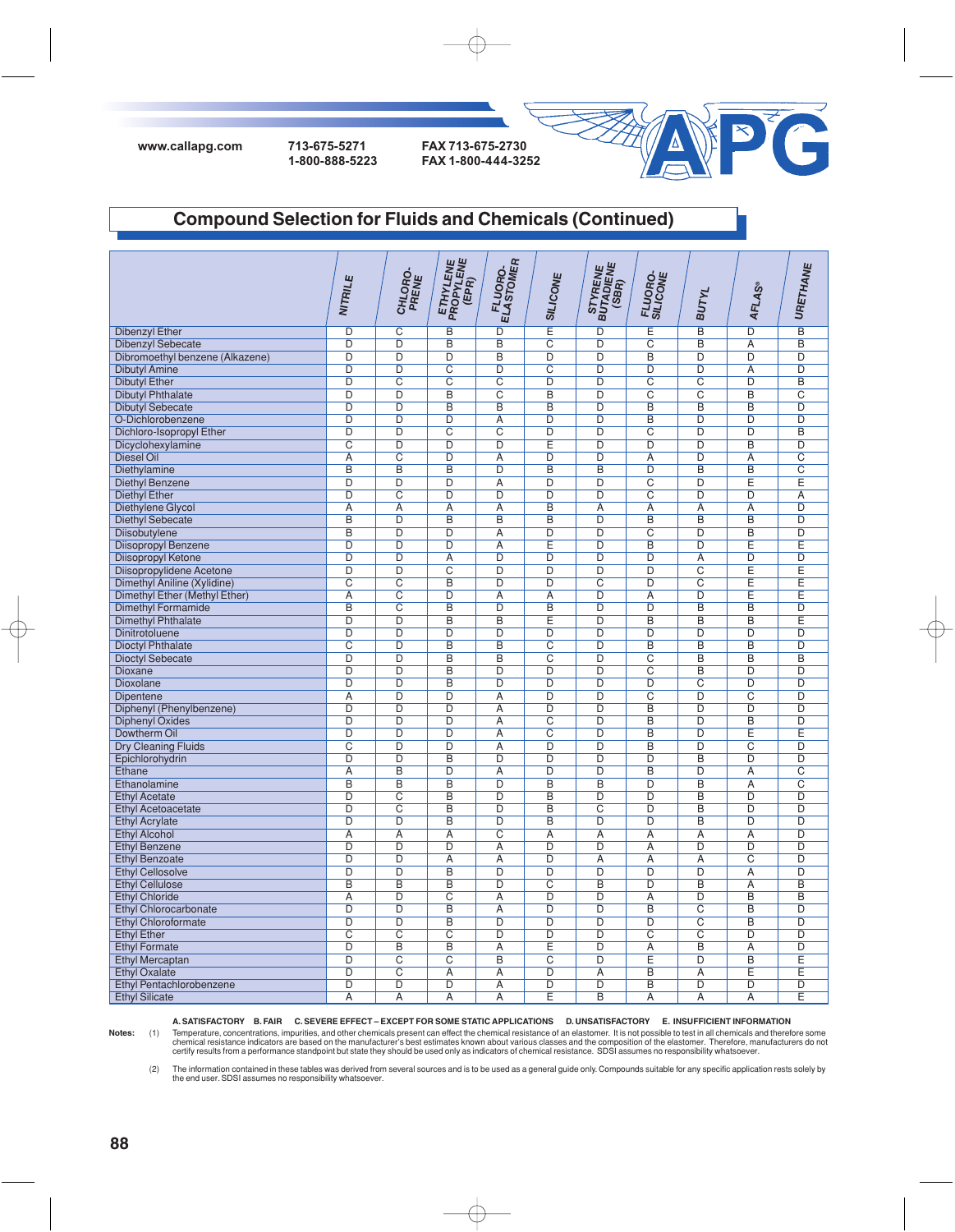



### **Compound Selection for Fluids and Chemicals (Continued)**

|                                  | NITRILE                 | CHLORO-<br>PRENE        | <b>ETHYLENE</b><br>PROPYLENE<br>(EPR) | FLUORO-<br>ELASTOMER    | SILICONE                | STYRENE<br>BUTADIENE<br>(SBR) | FLUORO-<br>SILICONE | <b>BUTYL</b>          | <b>AFLAS®</b>  | URETHANE                |
|----------------------------------|-------------------------|-------------------------|---------------------------------------|-------------------------|-------------------------|-------------------------------|---------------------|-----------------------|----------------|-------------------------|
|                                  |                         |                         |                                       |                         |                         |                               |                     |                       |                |                         |
| Ethylene                         | $\overline{A}$          | $\overline{\text{C}}$   | $\overline{B}$                        | A                       | Έ                       | $\overline{\text{c}}$         | $\overline{A}$      | $\overline{B}$        | E              | Έ                       |
| <b>Ethylene Chloride</b>         | $\overline{D}$          | $\overline{D}$          | $\overline{C}$                        | B                       | D                       | $\overline{D}$                | $\overline{C}$      | $\overline{C}$        | Α              | $\overline{D}$          |
| Ethylene Chlorohydrin            | D                       | $\overline{B}$          | B                                     | A                       | $\overline{C}$          | B                             | B                   | B                     | $\overline{A}$ | D                       |
| <b>Ethylene Diamine</b>          | $\overline{A}$          | Ā                       | $\overline{A}$                        | D                       | $\overline{A}$          | B                             | $\overline{D}$      | $\overline{A}$        | $\overline{A}$ | $\overline{D}$          |
| <b>Ethylene Dichloride</b>       | D                       | $\overline{D}$          | $\overline{C}$                        | A                       | D                       | D                             | $\overline{C}$      | $\overline{C}$        | Ε              | D                       |
| <b>Ethylene Glycol</b>           | Α                       | Α                       | Α                                     | Α                       | Α                       | Α                             | Α                   | Α                     | Α              | B                       |
| <b>Ethylene Oxide</b>            | $\overline{D}$          | $\overline{D}$          | $\overline{C}$                        | $\overline{D}$          | $\overline{D}$          | $\overline{D}$                | $\overline{D}$      | $\overline{C}$        | $\overline{D}$ | $\overline{D}$          |
| <b>Ethylene Trichloride</b>      | $\overline{D}$          | $\overline{D}$          | C                                     | $\overline{A}$          | D                       | $\overline{D}$                | $\overline{C}$      | $\overline{C}$        | Ε              | $\overline{D}$          |
| <b>Fatty Acids</b>               | $\overline{B}$          | $\overline{B}$          | $\overline{C}$                        | $\overline{A}$          | $\overline{C}$          | D                             | Ε                   | $\overline{C}$        | A              | E                       |
| Ferric Chloride (aq)             | A                       | $\overline{A}$          | A                                     | $\overline{A}$          | $\overline{B}$          | $\overline{A}$                | A                   | A                     | A              | $\overline{A}$          |
| Ferric Nitrate (aq)              | A                       | $\overline{A}$          | A                                     | $\overline{A}$          | $\overline{\mathrm{c}}$ | A                             | A                   | A                     | A              | $\overline{A}$          |
| Ferric Sulfate (aq)              | $\overline{A}$          | $\overline{A}$          | A                                     | $\overline{A}$          | $\overline{B}$          | A                             | $\overline{A}$      | $\overline{A}$        | A              | $\overline{\mathsf{E}}$ |
| Fish Oil                         | $\overline{A}$          | $\overline{D}$          | $\overline{D}$                        | $\overline{A}$          | $\overline{A}$          | $\overline{D}$                | $\overline{A}$      | $\overline{D}$        | Έ              | Ē                       |
| <b>Fluorinated Cyclic Ethers</b> | Ε                       | $\overline{D}$          | Α                                     | Ε                       | Ε                       | D                             | E                   | Α                     | Ē              | Ε                       |
| Fluorine (liquid)                | $\overline{\mathsf{D}}$ | $\overline{\mathsf{D}}$ | $\overline{D}$                        | Έ                       | $\overline{D}$          | $\overline{D}$                | Έ                   | $\overline{D}$        | Έ              | Ε                       |
| Fluorobenzene                    | $\overline{D}$          | $\overline{D}$          | D                                     | $\overline{A}$          | $\overline{D}$          | D                             | $\overline{B}$      | $\overline{D}$        | Έ              | Ε                       |
| <b>Fluoroboric Acid</b>          | Ā                       | Ā                       | Α                                     | Ε                       | Ε                       | Α                             | Ε                   | $\overline{A}$        | Ε              | Ε                       |
| <b>Fluorocarbon Oils</b>         | Ε                       | $\overline{B}$          | $\overline{A}$                        | Ε                       | Ε                       | $\overline{B}$                | Έ                   | $\overline{A}$        | Ε              | $\overline{E}$          |
| Fluorolube                       | $\overline{A}$          | $\overline{B}$          | A                                     | $\overline{B}$          | $\overline{A}$          | $\overline{C}$                | B                   | A                     | B              | E                       |
| <b>Fluorosilicic Acid</b>        | $\overline{A}$          | B                       | B                                     | $\overline{A}$          | D                       | $\overline{C}$                | D                   | B                     | E              | Ē                       |
| Formaldehyde (RT)                | $\overline{\mathsf{c}}$ | $\overline{B}$          | Ā                                     | $\overline{D}$          | $\overline{B}$          | B                             | $\overline{D}$      | $\overline{A}$        | $\overline{B}$ | $\overline{\mathsf{D}}$ |
| <b>Formic Acid</b>               | B                       | $\overline{A}$          | $\overline{A}$                        | $\overline{\text{c}}$   | $\overline{B}$          | $\overline{A}$                | $\overline{C}$      | $\overline{A}$        | E              | Ē                       |
| Freon 11                         | B                       | $\overline{C}$          | D                                     | Α                       | D                       | $\overline{D}$                | B                   | D                     | $\overline{D}$ | Ε                       |
| Freon 12                         | $\overline{A}$          | $\overline{A}$          | $\overline{B}$                        | $\overline{B}$          | $\overline{D}$          | $\overline{A}$                | $\overline{C}$      | B                     | $\overline{D}$ | $\overline{A}$          |
| Freon 13                         | $\overline{A}$          | Ā                       | Ā                                     | Ā                       | D                       | $\overline{A}$                | D                   | $\overline{A}$        | $\overline{D}$ | E                       |
| Freon 21                         | D                       | D                       | D                                     | D                       | D                       | D                             | Ε                   | $\overline{D}$        | D              | Ε                       |
| Freon 22                         | $\overline{D}$          | Ā                       | Α                                     | $\overline{D}$          | $\overline{D}$          | Α                             | $\overline{D}$      | $\overline{A}$        | $\overline{D}$ | $\overline{D}$          |
| Freon 31                         | D                       | $\overline{B}$          | $\overline{A}$                        | D                       | Ε                       | B                             | Ε                   | $\overline{A}$        | D              | Ε                       |
| Freon 32                         | A                       | Α                       | Α                                     | D                       | Ε                       | Α                             | Ε                   | A                     | D              | Ε                       |
| Freon 112                        | B                       | $\overline{\mathrm{c}}$ | D                                     | $\overline{A}$          | $\overline{D}$          | $\overline{c}$                | Ε                   | $\overline{D}$        | D              | Ē                       |
| Freon 113                        | A                       | A                       | $\overline{C}$                        | $\overline{B}$          | $\overline{D}$          | B                             | $\overline{D}$      | $\overline{D}$        | $\overline{D}$ | A                       |
| Freon 114                        | A                       | A                       | A                                     | $\overline{B}$          | $\overline{D}$          | A                             | $\overline{B}$      | $\overline{A}$        | $\overline{D}$ | Έ                       |
| Freon 115                        | $\overline{A}$          | $\overline{A}$          | A                                     | $\overline{B}$          | E                       | $\overline{A}$                | Έ                   | $\overline{A}$        | $\overline{D}$ | Ē                       |
| Freon 142b                       | $\overline{A}$          | Ā                       | $\overline{\mathsf{B}}$               | $\overline{\mathsf{D}}$ | Ē                       | $\overline{\mathsf{B}}$       | Έ                   | $\overline{A}$        | $\overline{D}$ | Ε                       |
| Freon 152a                       | Α                       | $\overline{A}$          | A                                     | $\overline{D}$          | E                       | Α                             | $\overline{E}$      | A                     | $\overline{D}$ | $\overline{\mathsf{E}}$ |
| Freon 218                        | $\overline{A}$          | $\overline{A}$          | A                                     | $\overline{A}$          | Έ                       | A                             | Έ                   | A                     | $\overline{D}$ | Ē                       |
| Freon C316                       | $\overline{A}$          | $\overline{A}$          | $\overline{A}$                        | Ε                       | E                       | $\overline{A}$                | Έ                   | $\overline{A}$        | D              | Έ                       |
| Freon C318                       | $\overline{A}$          | Ā                       | $\overline{A}$                        | $\overline{B}$          | Έ                       | $\overline{A}$                | Έ                   | $\overline{A}$        | $\overline{D}$ | E                       |
| Freon 13B1                       | $\overline{A}$          | $\overline{A}$          | A                                     | $\overline{A}$          | D                       | $\overline{A}$                | Έ                   | $\overline{A}$        | D              | Ε                       |
| Freon 114B2                      | B                       | $\overline{B}$          | D                                     | B                       | $\overline{D}$          | $\overline{C}$                | Ε                   | D                     | $\overline{D}$ | E                       |
| Freon 502                        | $\overline{B}$          | $\overline{A}$          | $\overline{A}$                        | $\overline{B}$          | Έ                       | $\overline{A}$                | Ε                   | $\overline{A}$        | $\overline{D}$ | Ε                       |
| Freon TF                         | Ā                       | Ā                       | $\overline{D}$                        | $\overline{B}$          | $\overline{D}$          | $\overline{C}$                | Ε                   | D                     | $\overline{D}$ | $\overline{A}$          |
| Freon T-WD602                    | B                       | B                       | B                                     | $\overline{A}$          | D                       | $\overline{C}$                | Ε                   | B                     | D              | Ē                       |
| <b>Freon TMC</b>                 | B                       | $\overline{\mathsf{c}}$ | $\overline{C}$                        | $\overline{A}$          | $\overline{\mathsf{c}}$ | D                             | Έ                   | $\overline{\text{c}}$ | $\overline{D}$ | Έ                       |
| Freon T-P35                      | $\overline{A}$          | $\overline{A}$          | $\overline{A}$                        | $\overline{A}$          | $\overline{A}$          | $\overline{A}$                | Έ                   | $\overline{A}$        | Ε              | E                       |
| Freon TA                         | $\overline{A}$          | B                       | B                                     | $\overline{C}$          | $\overline{C}$          | $\overline{C}$                | Ε                   | B                     | Ε              | E                       |
| Freon TC                         | $\overline{A}$          | $\overline{A}$          | $\overline{B}$                        | $\overline{A}$          | $\overline{D}$          | $\overline{\text{C}}$         | Ε                   | $\overline{B}$        | Ε              | E                       |
| Freon MF                         | $\overline{A}$          | $\overline{\text{C}}$   | $\overline{D}$                        | B                       | D                       | D                             | Ε                   | D                     | D              | $\overline{C}$          |
| Freon BF                         | B                       | $\overline{\text{c}}$   | D                                     | A                       | D                       | D                             | Ε                   | D                     | D              | Ε                       |
| <b>Fuel Oil</b>                  | $\overline{A}$          | B                       | $\overline{D}$                        | Ā                       | $\overline{D}$          | $\overline{D}$                | $\overline{A}$      | D                     | $\overline{A}$ | B                       |
| <b>Fumaric Acid</b>              | $\overline{A}$          | B                       | B                                     | A                       | B                       | $\overline{\text{c}}$         | $\overline{A}$      | $\overline{B}$        | $\overline{A}$ | Ε                       |
| Furan, Furfuran                  | D                       | D                       | C                                     | Ε                       | Ε                       | D                             | Ε                   | D                     | Ε              | Ε                       |
| Furfural                         | D                       | $\overline{\text{c}}$   | $\overline{B}$                        | $\overline{D}$          | $\overline{D}$          | $\overline{D}$                | Ε                   | $\overline{B}$        | Ε              | $\overline{\text{c}}$   |
| Fyrquel (Cellulube)              | D                       | $\overline{D}$          | A                                     | A                       | E                       | $\overline{D}$                | C                   | A                     | Ε              | $\overline{D}$          |

**A. SATISFACTORY B. FAIR C. SEVERE EFFECT – EXCEPT FOR SOME STATIC APPLICATIONS D. UNSATISFACTORY E. INSUFFICIENT INFORMATION**

Notes: (1) Temperature, concentrations, impurities, and other chemicals present can effect the chemical resistance of an elastomer. It is not possible to test in all chemicals and therefore some<br>chemical resistance indicat

(2) The information contained in these tables was derived from several sources and is to be used as a general guide only. Compounds suitable for any specific application rests solely by<br>the end user. SDSI assumes no respon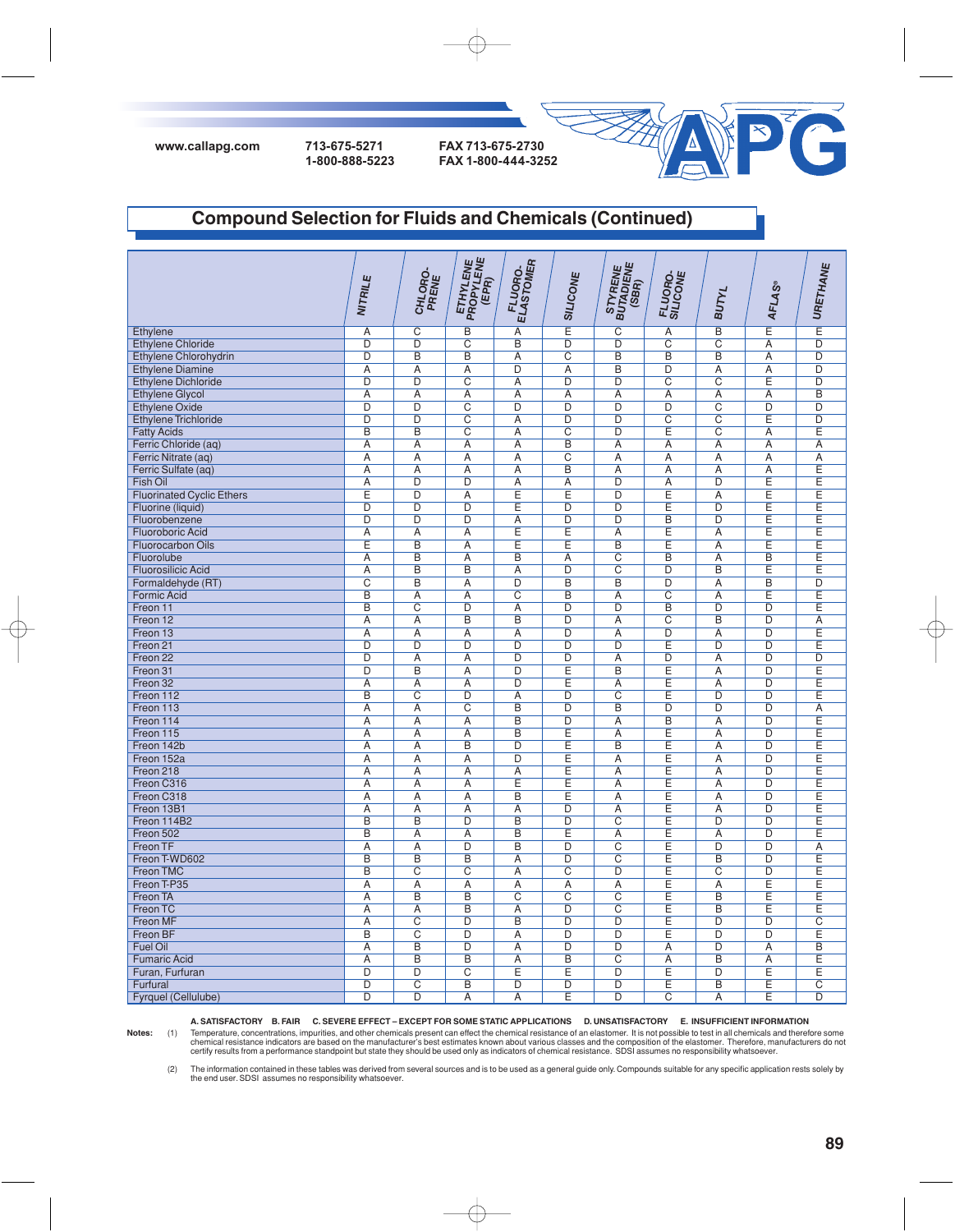

# **Compound Selection for Fluids and Chemicals (Continued)**

|                                      | NITRILE                 | CHLORO-<br>PRENE        | <b>ETHYLENE</b><br>PROPYLENE<br>(EPR) | FLUORO.<br>ELASTOMER    | SILICONE                | STYRENE<br>BUTADIENE<br>(SBR) | FLUORO-<br>SILICONE     | <b>BUTYL</b>            | <b>AFLAS®</b>         | URETHANE                |
|--------------------------------------|-------------------------|-------------------------|---------------------------------------|-------------------------|-------------------------|-------------------------------|-------------------------|-------------------------|-----------------------|-------------------------|
| <b>Gallic Acid</b>                   | $\overline{B}$          | $\overline{B}$          | $\overline{\mathsf{B}}$               | $\overline{A}$          | Ē                       | $\overline{\mathsf{B}}$       | $\overline{A}$          | $\overline{B}$          | $\overline{A}$        | $\overline{\mathsf{D}}$ |
| Gasoline                             | $\overline{B}$          | $\overline{\text{c}}$   | D                                     | Α                       | $\overline{\mathsf{D}}$ | $\overline{\mathsf{D}}$       | Α                       | $\overline{\mathsf{D}}$ | $\overline{\text{c}}$ | $\overline{B}$          |
| Gelatin                              | $\overline{A}$          | $\overline{A}$          | $\overline{A}$                        | $\overline{A}$          | $\overline{A}$          | $\overline{\mathsf{A}}$       | $\overline{A}$          | $\overline{A}$          | $\overline{A}$        | $\overline{D}$          |
| Glauber's Salt (aq)                  | $\overline{D}$          | $\overline{B}$          | B                                     | Ā                       | E                       | D                             | $\overline{A}$          | B                       | Α                     | E                       |
| Glucose                              | $\overline{A}$          | $\overline{A}$          | $\overline{A}$                        | Ā                       | $\overline{A}$          | $\overline{A}$                | $\overline{A}$          | $\overline{A}$          | $\overline{A}$        | $\overline{D}$          |
| Glue                                 | $\overline{A}$          | $\overline{A}$          | $\overline{A}$                        | Ā                       | $\overline{A}$          | B                             | $\overline{A}$          | B                       | Ε                     | E                       |
|                                      |                         |                         |                                       |                         |                         |                               |                         |                         |                       | D                       |
| Glycerin                             | A                       | A                       | A                                     | A                       | A                       | A                             | A                       | A                       | $\overline{A}$        | $\overline{D}$          |
| Glycols                              | $\overline{A}$          | $\overline{A}$          | $\overline{A}$                        | Ā                       | $\overline{A}$          | Ā                             | $\overline{A}$          | $\overline{A}$          | $\overline{A}$        |                         |
| Green Sulfate Liquor                 | B                       | $\overline{B}$          | A                                     | A                       | A                       | B                             | B                       | A                       | Α                     | $\overline{D}$          |
| <b>Halowax Oil</b>                   | D                       | $\overline{D}$          | $\overline{D}$                        | A                       | $\overline{D}$          | $\overline{D}$                | $\overline{A}$          | $\overline{D}$          | $\overline{A}$        | E                       |
| N-Hexaldehyde                        | $\overline{D}$          | $\overline{A}$          | A                                     | $\overline{D}$          | B                       | $\overline{D}$                | $\overline{D}$          | $\overline{\mathsf{B}}$ | $\overline{D}$        | $\overline{B}$          |
| <b>Hexane</b>                        | A                       | B                       | D                                     | A                       | $\overline{D}$          | D                             | A                       | $\overline{D}$          | B                     | B                       |
| N-Hexene-1                           | $\overline{B}$          | $\overline{B}$          | $\overline{D}$                        | $\overline{A}$          | $\overline{D}$          | $\overline{D}$                | $\overline{A}$          | $\overline{D}$          | $\overline{B}$        | $\overline{B}$          |
| <b>Hexyl Alcohol</b>                 | Α                       | $\overline{B}$          | $\overline{\mathrm{c}}$               | $\overline{A}$          | $\overline{B}$          | B                             | $\overline{B}$          | $\overline{C}$          | A                     | D                       |
| Hydrazine                            | $\overline{B}$          | $\overline{B}$          | Α                                     | $\overline{\mathsf{D}}$ | $\overline{\mathrm{c}}$ | Α                             | $\overline{\mathsf{D}}$ | Α                       | Έ                     | $\overline{D}$          |
| Hydraulic Oil(Petroleum)             | $\overline{A}$          | $\overline{B}$          | D                                     | $\overline{A}$          | $\overline{\mathrm{c}}$ | $\overline{D}$                | $\overline{A}$          | D                       | A                     | $\overline{A}$          |
| <b>Hydrobromic Acid</b>              | $\overline{\mathsf{D}}$ | $\overline{\mathsf{D}}$ | A                                     | Ā                       | $\overline{D}$          | $\overline{\mathsf{D}}$       | $\overline{\mathrm{c}}$ | $\overline{A}$          | A                     | $\overline{\mathsf{D}}$ |
| Hydrobromic Acid 40%                 | D                       | $\overline{B}$          | $\overline{A}$                        | $\overline{A}$          | D                       | D                             | $\overline{C}$          | $\overline{A}$          | $\overline{A}$        | $\overline{D}$          |
| Hydrochloric Acid (cold) 37%         | $\overline{\mathrm{c}}$ | $\overline{B}$          | A                                     | $\overline{A}$          | $\overline{\text{c}}$   | $\overline{\mathsf{B}}$       | $\overline{B}$          | $\overline{A}$          | Ε                     | $\overline{\mathsf{D}}$ |
| Hydrochloric Acid (hot) 37%          | D                       | $\overline{D}$          | $\overline{C}$                        | B                       | D                       | D                             | $\overline{C}$          | $\overline{C}$          | Έ                     | D                       |
| Hydrocyanic Acid                     | $\overline{B}$          | $\overline{B}$          | $\overline{A}$                        | $\overline{A}$          | $\overline{\text{c}}$   | $\overline{B}$                | $\overline{B}$          | $\overline{A}$          | A                     | Έ                       |
| Hydrofluoric Acid (conc.) cold       | D                       | $\overline{D}$          | $\overline{\text{c}}$                 | $\overline{A}$          | D                       | D                             | D                       | $\overline{C}$          | $\overline{A}$        | E                       |
| Hydrofluoric Acid (conc.) hot        | $\overline{D}$          | $\overline{D}$          | $\overline{\mathsf{D}}$               | $\overline{\text{c}}$   | $\overline{\mathsf{D}}$ | $\overline{D}$                | $\overline{D}$          | $\overline{D}$          | $\overline{\text{c}}$ | Έ                       |
| <b>Hydrofluoric Acid - Anhydrous</b> | $\overline{D}$          | $\overline{D}$          | $\overline{C}$                        | $\overline{D}$          | $\overline{D}$          | $\overline{D}$                | $\overline{D}$          | $\overline{C}$          | $\overline{D}$        | Ε                       |
| <b>Hydrofluosilicic Acid</b>         | B                       | $\overline{B}$          | B                                     | $\overline{A}$          | D                       | $\overline{C}$                | $\overline{D}$          | $\overline{B}$          | $\overline{A}$        | E                       |
| <b>Hydrogen Gas</b>                  | $\overline{A}$          | $\overline{A}$          | $\overline{A}$                        | $\overline{A}$          | $\overline{\text{C}}$   | $\overline{\mathsf{A}}$       | $\overline{C}$          | $\overline{A}$          | $\overline{A}$        | $\overline{\mathsf{A}}$ |
| Hydrogen Peroxide (90%)              | $\overline{D}$          | $\overline{D}$          | B                                     | $\overline{B}$          | B                       | $\overline{D}$                | B                       | $\overline{\text{c}}$   | $\overline{A}$        | $\overline{A}$          |
| Hydrogen Sulfide (wet) cold          | $\overline{D}$          | B                       | A                                     | D                       | $\overline{\text{c}}$   | D                             | $\overline{C}$          | $\overline{A}$          | $\overline{A}$        | Ε                       |
| Hydrogen Sulfide (wet) hot           | $\overline{D}$          | $\overline{C}$          | $\overline{A}$                        | $\overline{D}$          | $\overline{\mathrm{c}}$ | $\overline{D}$                | $\overline{C}$          | $\overline{A}$          | $\overline{B}$        | Ē                       |
| Hydroquinone                         | $\overline{\text{c}}$   | $\overline{\mathsf{D}}$ | B                                     | B                       | E                       | $\overline{\mathsf{D}}$       | B                       | B                       | Ε                     | E                       |
|                                      | $\overline{D}$          | $\overline{D}$          | $\overline{B}$                        | $\overline{A}$          | E                       | $\overline{D}$                | E                       | $\overline{B}$          | E                     | E                       |
| <b>Hypochlorous Acid</b>             | $\overline{D}$          | $\overline{\mathsf{D}}$ | D                                     | D                       | D                       | D                             | $\overline{D}$          | $\overline{D}$          | $\overline{D}$        | $\overline{D}$          |
| <b>Iodine Pentafluoride</b>          |                         |                         |                                       |                         |                         |                               |                         |                         |                       |                         |
| lodoform                             | E                       | $\overline{D}$          | D                                     | E                       | E                       | D                             | E                       | $\overline{D}$          | Ε                     | Ε                       |
| <b>Isobutyl Alcohol</b>              | B                       | Ā                       | Ā                                     | Ā                       | Ā                       | B                             | B                       | Ā                       | $\overline{A}$        | $\overline{D}$          |
| Isooctane                            | A                       | B                       | D                                     | A                       | D                       | D                             | A                       | D                       | B                     | B                       |
| Isophorone                           | D                       | D                       | B                                     | D                       | D                       | D                             | D                       | C                       | C                     | D                       |
| <b>Isopropyl Acetate</b>             | D                       | D                       | B                                     | $\overline{D}$          | $\overline{D}$          | D                             | D                       | $\overline{B}$          | $\overline{D}$        | $\overline{D}$          |
| <b>Isopropyl Alcohol</b>             | B                       | B                       | A                                     | Α                       | A                       | B                             | B                       | A                       | A                     | $\overline{D}$          |
| <b>Isopropyl Chloride</b>            | D                       | $\overline{D}$          | $\overline{\mathsf{D}}$               | Α                       | $\overline{D}$          | D                             | $\overline{B}$          | $\overline{D}$          | Е                     | $\overline{D}$          |
| <b>Isopropyl Ether</b>               | $\overline{\mathsf{B}}$ | $\overline{\text{c}}$   | $\overline{D}$                        | $\overline{D}$          | $\overline{D}$          | $\overline{D}$                | $\overline{C}$          | $\overline{D}$          | D                     | $\overline{B}$          |
| Kerosene                             | A                       | B                       | D                                     | A                       | D                       | D                             | A                       | $\overline{D}$          | A                     | Α                       |
| Lacquers                             | $\overline{D}$          | $\overline{D}$          | $\overline{D}$                        | $\overline{D}$          | $\overline{D}$          | $\overline{D}$                | $\overline{D}$          | $\overline{D}$          | $\overline{D}$        | $\overline{D}$          |
| <b>Lacquer Solvents</b>              | D                       | D                       | $\overline{D}$                        | $\overline{D}$          | $\overline{D}$          | D                             | D                       | D                       | D                     | D                       |
| Lactic Acid (cold)                   | Α                       | $\overline{A}$          | Α                                     | Ā                       | $\overline{A}$          | Α                             | A                       | Α                       | A                     | Έ                       |
| Lactic Acid (hot)                    | $\overline{D}$          | $\overline{D}$          | $\overline{D}$                        | $\overline{A}$          | $\overline{\mathsf{B}}$ | $\overline{D}$                | $\overline{B}$          | $\overline{D}$          | $\overline{A}$        | Ē                       |
| Lard                                 | A                       | $\overline{B}$          | $\overline{\mathsf{B}}$               | $\overline{A}$          | $\overline{\mathsf{B}}$ | $\overline{\mathsf{D}}$       | $\overline{A}$          | $\overline{B}$          | $\overline{A}$        | $\overline{A}$          |
| <b>Lavender Oil</b>                  | $\overline{B}$          | $\overline{D}$          | $\overline{D}$                        | $\overline{A}$          | $\overline{D}$          | $\overline{\mathsf{D}}$       | $\overline{B}$          | $\overline{D}$          | $\overline{A}$        | E                       |
| Lead Acetate (aq)                    | $\overline{B}$          | $\overline{B}$          | $\overline{A}$                        | $\overline{\mathsf{D}}$ | $\overline{D}$          | $\overline{D}$                | $\overline{D}$          | $\overline{A}$          | $\overline{D}$        | $\overline{D}$          |
| Lead Nitrite (aq)                    | $\overline{A}$          | $\overline{A}$          | $\overline{A}$                        | E                       | $\overline{B}$          | $\overline{\mathsf{A}}$       | $\overline{A}$          | $\overline{A}$          | Ε                     | Ε                       |
| Lead Sulfamate (aq)                  | $\overline{B}$          | $\overline{A}$          | $\overline{A}$                        | $\overline{A}$          | $\overline{B}$          | $\overline{B}$                | $\overline{A}$          | $\overline{A}$          | $\overline{A}$        | Έ                       |
| Ligroin (Benzine) (Nitrobenzine)     | $\overline{A}$          | B                       | $\overline{D}$                        | $\overline{A}$          | $\overline{\mathsf{D}}$ | $\overline{\mathsf{D}}$       | $\overline{A}$          | $\overline{D}$          | B                     | B                       |
| <b>Lime Bleach</b>                   | A                       | B                       | Ā                                     | Ā                       | B                       | B                             | $\overline{A}$          | Α                       | Α                     | Ε                       |
| <b>Lime Sulfur</b>                   | $\overline{\mathsf{D}}$ | $\overline{A}$          | $\overline{A}$                        | $\overline{A}$          | $\overline{A}$          | D                             | $\overline{A}$          | $\overline{A}$          | $\overline{A}$        | E                       |
| Lindol (Hydraulic fluid)             | D                       | $\overline{D}$          | $\overline{A}$                        | B                       | $\overline{\mathrm{C}}$ | D                             | $\overline{C}$          | $\overline{A}$          | $\overline{A}$        | D                       |
|                                      |                         |                         |                                       |                         |                         |                               |                         |                         |                       |                         |

**A. SATISFACTORY B. FAIR C. SEVERE EFFECT – EXCEPT FOR SOME STATIC APPLICATIONS D. UNSATISFACTORY E. INSUFFICIENT INFORMATION**

Notes: (1) Temperature, concentrations, impurities, and other chemicals present can effect the chemical resistance of an elastomer. It is not possible to test in all chemicals and therefore some<br>chemical resistance indicat

(2) The information contained in these tables was derived from several sources and is to be used as a general guide only. Compounds suitable for any specific application rests solely by<br>the end user. SDSI assumes no respon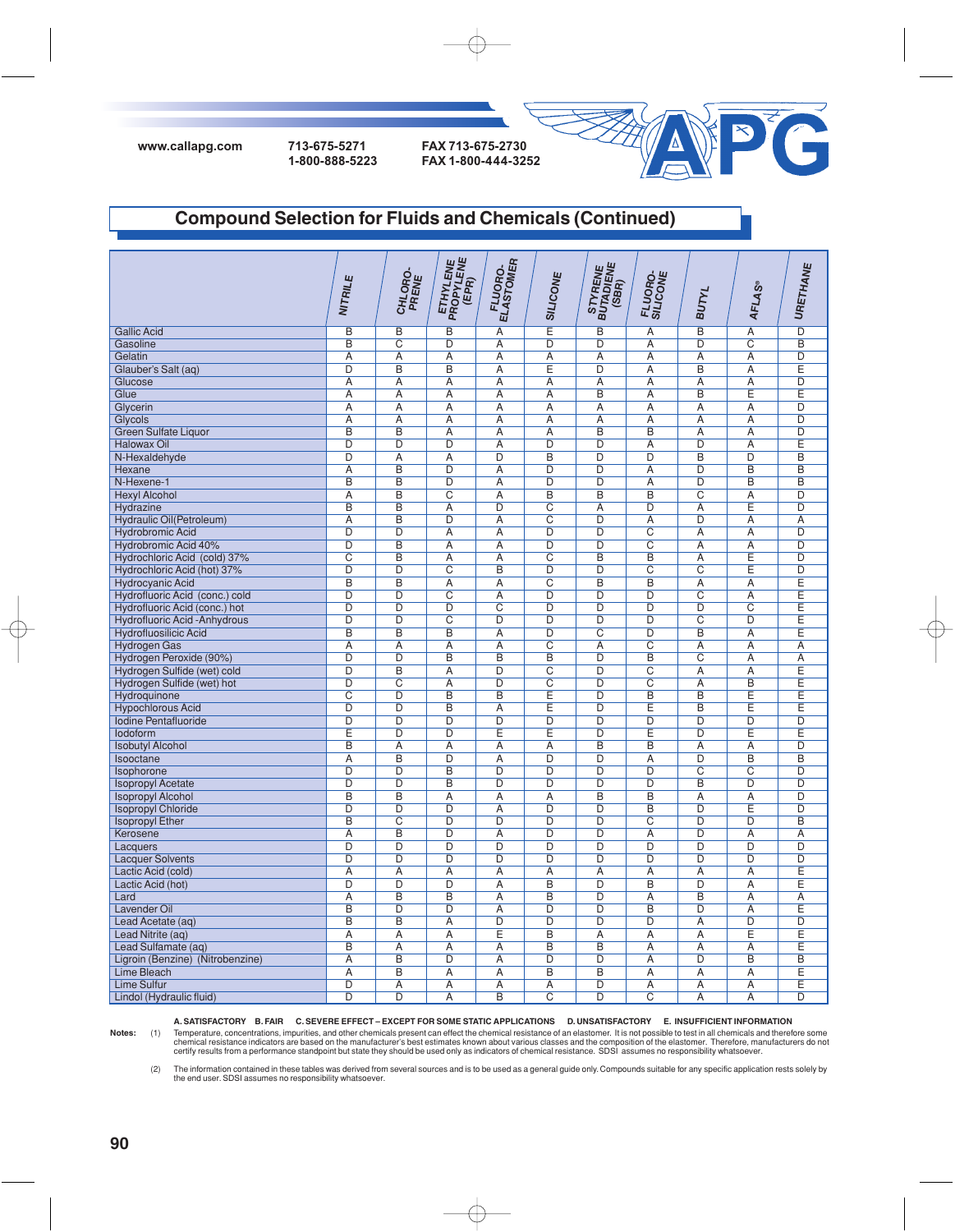



### **Compound Selection for Fluids and Chemicals (Continued)**

|                                | NITRILE                 | CHLORO-<br>PRENE        | <b>ETHYLENE</b><br>PROPYLENE<br>(EPR) | <b>FLUORO.</b><br>ELASTOMER | <b>SILICONE</b>         | STYRENE<br>BUTADIENE<br>(SBR) | FLUORO-<br>SILICONE     | <b>BUTYL</b>            | <b>AFLAS®</b>           | URETHANE                |
|--------------------------------|-------------------------|-------------------------|---------------------------------------|-----------------------------|-------------------------|-------------------------------|-------------------------|-------------------------|-------------------------|-------------------------|
| <b>Linoleic Acid</b>           | B                       | D                       | $\overline{D}$                        | B                           | $\overline{\mathsf{B}}$ | D                             | E                       | $\overline{D}$          | $\overline{\mathsf{A}}$ | Έ                       |
| <b>Linseed Oil</b>             | Α                       | B                       | С                                     | Α                           | Α                       | D                             | Α                       | $\overline{\mathrm{c}}$ | Α                       | B                       |
| <b>Liquefied Petroleum Gas</b> | $\overline{A}$          | $\overline{B}$          | D                                     | $\overline{A}$              | $\overline{C}$          | D                             | $\overline{\text{c}}$   | $\overline{D}$          | $\overline{C}$          | $\overline{A}$          |
| Lubricating Oils(petroleum)    | A                       | $\overline{B}$          | $\overline{D}$                        | Α                           | $\overline{D}$          | D                             | A                       | $\overline{\mathsf{D}}$ | Α                       | $\overline{B}$          |
| Lye                            | $\overline{B}$          | $\overline{B}$          | $\overline{A}$                        | $\overline{B}$              | $\overline{B}$          | $\overline{B}$                | $\overline{A}$          | $\overline{A}$          | $\overline{\mathsf{A}}$ | $\overline{D}$          |
| Magnesium Chloride (aq)        | A                       | $\overline{A}$          | A                                     | A                           | $\overline{A}$          | A                             | $\overline{A}$          | $\overline{A}$          | Α                       | $\overline{A}$          |
| Magnesium Hydroxide (aq)       | $\overline{B}$          | $\overline{A}$          | $\overline{A}$                        | $\overline{A}$              | Ē                       | $\overline{\mathsf{B}}$       | Ē                       | $\overline{A}$          | A                       | $\overline{D}$          |
| Magnesium Sulfate (ag)         | $\overline{A}$          | $\overline{A}$          | $\overline{A}$                        | $\overline{A}$              | $\overline{A}$          | $\overline{B}$                | $\overline{A}$          | $\overline{A}$          | $\overline{A}$          | Ē                       |
| <b>Maleic Acid</b>             | $\overline{\mathsf{D}}$ | $\overline{\text{c}}$   | $\overline{\mathsf{B}}$               | $\overline{A}$              | Ē                       | $\overline{\text{c}}$         | Ē                       | $\overline{B}$          | $\overline{A}$          | Ē                       |
| <b>Maleic Anhydride</b>        | $\overline{D}$          | $\overline{C}$          | $\overline{B}$                        | $\overline{D}$              | Ē                       | $\overline{B}$                | Ε                       | $\overline{B}$          | Ā                       | Ē                       |
| <b>Malic Acid</b>              | $\overline{A}$          | $\overline{\text{c}}$   | B                                     | $\overline{A}$              | $\overline{\mathsf{B}}$ | $\overline{\text{c}}$         | $\overline{A}$          | $\overline{\mathsf{B}}$ | $\overline{A}$          | Ē                       |
| Mercury Chloride (aq)          | $\overline{A}$          | $\overline{A}$          | $\overline{A}$                        | $\overline{A}$              | Ē                       | $\overline{A}$                | Ē                       | $\overline{A}$          | $\overline{A}$          | Ē                       |
| Mercury                        | $\overline{A}$          | $\overline{A}$          | $\overline{A}$                        | $\overline{A}$              | Ē                       | $\overline{A}$                | Ē                       | $\overline{A}$          | $\overline{A}$          | Ē                       |
| <b>Mesityl Oxide</b>           | $\overline{D}$          | $\overline{D}$          | $\overline{B}$                        | $\overline{D}$              | D                       | $\overline{D}$                | D                       | $\overline{B}$          | $\overline{\mathrm{c}}$ | $\overline{D}$          |
| Methane                        | $\overline{A}$          | $\overline{\mathsf{B}}$ | D                                     | $\overline{\mathsf{B}}$     | $\overline{\mathsf{D}}$ | D                             | $\overline{\mathsf{B}}$ | D                       | $\overline{\mathsf{B}}$ | $\overline{\text{c}}$   |
| <b>Methyl Acetate</b>          | $\overline{D}$          | $\overline{B}$          | A                                     | $\overline{D}$              | $\overline{D}$          | $\overline{C}$                | $\overline{D}$          | $\overline{A}$          | D                       | $\overline{D}$          |
| <b>Methyl Acrylate</b>         | D                       | B                       | B                                     | D                           | D                       | D                             | D                       | B                       | E                       | D                       |
| Methylacrylic Acid             | $\overline{D}$          | $\overline{B}$          | $\overline{B}$                        | $\overline{D}$              | $\overline{D}$          | $\overline{D}$                | $\overline{\mathsf{D}}$ | $\overline{B}$          | Ē                       | $\overline{D}$          |
| <b>Methyl Alcohol</b>          | $\overline{A}$          | Ā                       | $\overline{A}$                        | D                           | $\overline{A}$          | Α                             | $\overline{A}$          | $\overline{A}$          | Ā                       | D                       |
| <b>Methyl Bromide</b>          | $\overline{B}$          | $\overline{D}$          | $\overline{D}$                        | $\overline{A}$              | Ε                       | $\overline{D}$                | $\overline{A}$          | $\overline{D}$          | $\overline{A}$          | Ē                       |
| <b>Methyl Butyl Ketone</b>     | D                       | D                       | $\overline{A}$                        | D                           | $\overline{\text{c}}$   | D                             | D                       | $\overline{A}$          | $\overline{\text{C}}$   | D                       |
| <b>Methyl Cellosolve</b>       | $\overline{C}$          | $\overline{\text{c}}$   | B                                     | D                           | D                       | D                             | D                       | $\overline{B}$          | E                       | $\overline{D}$          |
| <b>Methyl Chloride</b>         | $\overline{D}$          | D                       | $\overline{C}$                        | B                           | D                       | D                             | B                       | $\overline{\text{c}}$   | E                       | D                       |
| <b>Methyl Cyclopentane</b>     | $\overline{\mathsf{D}}$ | $\overline{\mathsf{D}}$ | $\overline{D}$                        | $\overline{B}$              | $\overline{\mathsf{D}}$ | $\overline{\mathsf{D}}$       | $\overline{\mathsf{B}}$ | $\overline{D}$          | $\overline{\mathsf{B}}$ | $\overline{\mathsf{D}}$ |
| <b>Methylene Chloride</b>      | $\overline{D}$          | $\overline{\mathsf{D}}$ | $\overline{\text{c}}$                 | $\overline{B}$              | $\overline{\mathsf{D}}$ | $\overline{\mathsf{D}}$       | $\overline{B}$          | $\overline{\mathsf{D}}$ | Ē                       | $\overline{\mathsf{D}}$ |
| <b>Methyl Ether</b>            | $\overline{A}$          | $\overline{\text{c}}$   | $\overline{\mathsf{D}}$               | $\overline{A}$              | $\overline{\mathsf{A}}$ | $\overline{\mathsf{D}}$       | $\overline{A}$          | $\overline{\mathsf{D}}$ | $\overline{\text{c}}$   | Ε                       |
| <b>Methyl Ethyl Ketone</b>     | D                       | $\overline{\text{C}}$   | A                                     | D                           | D                       | D                             | D                       | B                       | D                       | D                       |
| <b>Methyl Formate</b>          | $\overline{D}$          | $\overline{B}$          | $\overline{B}$                        | Ē                           | Ē                       | $\overline{\mathsf{D}}$       | Ē                       | $\overline{\mathsf{B}}$ | Ē                       | Ē                       |
| Methyl Isobutyl Ketone         | D                       | D                       | B                                     | D                           | D                       | D                             | D                       | $\overline{\text{c}}$   | D                       | D                       |
| <b>Methyl Methacrylate</b>     | D                       | D                       | C                                     | D                           | D                       | D                             | D                       | D                       | Е                       | Ε                       |
| <b>Methyl Oleate</b>           | $\overline{D}$          | D                       | B                                     | B                           | E                       | D                             | B                       | B                       | Ā                       | Ε                       |
| <b>Methyl Salicylate</b>       | D                       | D                       | B                                     | Ε                           | E                       | С                             | E                       | B                       | E                       | Ε                       |
| <b>Milk</b>                    | A                       | A                       | $\overline{A}$                        | A                           | Ā                       | Ā                             | Ā                       | A                       | Ā                       | $\overline{D}$          |
| <b>Mineral Oil</b>             | Α                       | B                       | $\overline{\text{c}}$                 | Α                           | $\overline{\mathsf{B}}$ | D                             | Α                       | $\overline{\text{c}}$   | Α                       | $\overline{A}$          |
| Monochlorobenzene              | $\overline{D}$          | $\overline{D}$          | D                                     | Α                           | $\overline{D}$          | D                             | B                       | D                       | D                       | $\overline{D}$          |
| <b>Monomethyl Aniline</b>      | $\overline{D}$          | $\overline{D}$          | $\overline{B}$                        | $\overline{\mathsf{B}}$     | Ē                       | D                             | E                       | $\overline{\mathsf{B}}$ | E                       | $\overline{D}$          |
| <b>Monoethanol Amine</b>       | D                       | $\overline{D}$          | A                                     | $\overline{D}$              | $\overline{B}$          | $\overline{B}$                | D                       | $\overline{B}$          | Α                       | $\overline{D}$          |
| <b>Monomethyl Ether</b>        | $\overline{A}$          | $\overline{\text{c}}$   | $\overline{D}$                        | $\overline{A}$              | $\overline{A}$          | D                             | $\overline{A}$          | $\overline{\mathsf{D}}$ | Ē                       | Ē                       |
| <b>Monovinyl Acetylene</b>     | $\overline{A}$          | $\overline{B}$          | A                                     | $\overline{A}$              | $\overline{B}$          | $\overline{B}$                | Ē                       | $\overline{B}$          | Α                       | Ē                       |
| <b>Mustard Gas</b>             | Ē                       | $\overline{A}$          | A                                     | Έ                           | $\overline{A}$          | B                             | Ē                       | $\overline{A}$          | Ē                       | Ē                       |
| Naphtha                        | $\overline{B}$          | $\overline{C}$          | $\overline{D}$                        | $\overline{A}$              | $\overline{D}$          | $\overline{D}$                | $\overline{B}$          | $\overline{D}$          | $\overline{\mathsf{B}}$ | $\overline{B}$          |
| Naphthalene                    | D                       | D                       | D                                     | $\overline{A}$              | D                       | D                             | $\overline{A}$          | D                       | $\overline{\text{c}}$   | $\overline{\mathsf{B}}$ |
| Naphthalenic Acid              | $\overline{B}$          | $\overline{D}$          | $\overline{D}$                        | $\overline{A}$              | $\overline{D}$          | $\overline{\mathsf{D}}$       | $\overline{A}$          | $\overline{D}$          | $\overline{\mathsf{B}}$ | Ē                       |
| <b>Natural Gas</b>             | A                       | A                       | D                                     | $\overline{A}$              | $\overline{A}$          | A                             | $\overline{\text{c}}$   | D                       | Α                       | $\overline{\mathsf{B}}$ |
| <b>Neats Foot Oil</b>          | $\overline{A}$          | $\overline{\mathsf{D}}$ | $\overline{B}$                        | $\overline{A}$              | $\overline{\mathsf{B}}$ | $\overline{\mathsf{D}}$       | $\overline{A}$          | $\overline{B}$          | $\overline{\mathsf{A}}$ | $\overline{A}$          |
| <b>Neville Acid</b>            | $\overline{D}$          | D                       | $\overline{\mathsf{B}}$               | $\overline{A}$              | D                       | D                             | $\overline{\mathsf{B}}$ | $\overline{\mathsf{B}}$ | Ā                       | Ē                       |
| Nickel Acetate (aq)            | $\overline{B}$          | $\overline{\mathsf{B}}$ | $\overline{A}$                        | $\overline{D}$              | $\overline{\mathsf{D}}$ | $\overline{D}$                | $\overline{D}$          | $\overline{\mathsf{A}}$ | $\overline{\mathsf{D}}$ | $\overline{D}$          |
| Nickel Chloride (aq)           | Α                       | Α                       | Α                                     | Α                           | Α                       | Α                             | Α                       | Α                       | Α                       | $\overline{\text{c}}$   |
| Nickel Sulfate (aq)            | $\overline{A}$          | $\overline{A}$          | $\overline{A}$                        | $\overline{A}$              | $\overline{A}$          | $\overline{B}$                | $\overline{A}$          | $\overline{A}$          | $\overline{A}$          | $\overline{C}$          |
| <b>Niter Cake</b>              | $\overline{A}$          | Ā                       | $\overline{A}$                        | A                           | Ā                       | Ā                             | $\overline{A}$          | $\overline{A}$          | Ā                       | $\overline{A}$          |
| Nitric Acid (conc.)            | $\overline{D}$          | $\overline{D}$          | $\overline{D}$                        | $\overline{\text{c}}$       | $\overline{\mathsf{D}}$ | $\overline{D}$                | $\overline{\text{c}}$   | $\overline{\mathsf{D}}$ | B                       | $\overline{D}$          |
| Nitric Acid (dilute)           | $\overline{D}$          | B                       | B                                     | A                           | B                       | D                             | B                       | B                       | E                       | D                       |
| Nitric Acid - Red Fuming       | D                       | $\overline{\mathsf{D}}$ | D                                     | $\overline{D}$              | $\overline{\mathsf{D}}$ | $\overline{\mathsf{D}}$       | D                       | $\overline{\mathsf{D}}$ | $\overline{\text{c}}$   | E                       |
| Nitrobenzene                   | $\overline{D}$          | D                       | $\overline{A}$                        | B                           | D                       | D                             | $\overline{D}$          | $\overline{\mathsf{A}}$ | E                       | $\overline{D}$          |

**A. SATISFACTORY B. FAIR C. SEVERE EFFECT – EXCEPT FOR SOME STATIC APPLICATIONS D. UNSATISFACTORY E. INSUFFICIENT INFORMATION**

 $\oplus$ 

Notes: (1) Temperature, concentrations, impurities, and other chemicals present can effect the chemical resistance of an elastomer. It is not possible to test in all chemicals and therefore some<br>chemical resistance indicat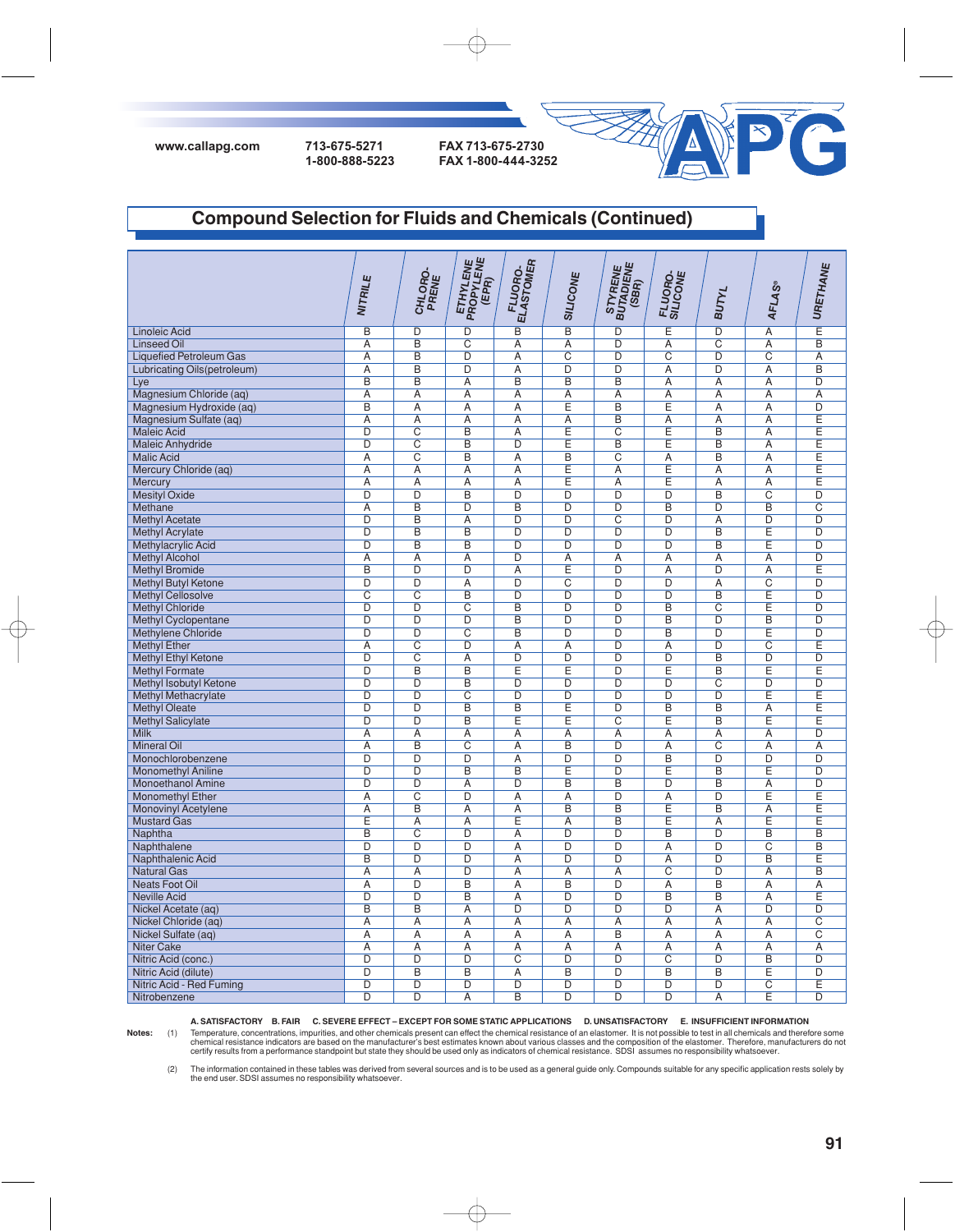

# **Compound Selection for Fluids and Chemicals (Continued)**

|                                      | NITRILE                          | CHLORO-<br>PRENE                 | <b>ETHYLENE</b><br>PROPYLENE<br>(EPR)   | <b>FLUORO.</b><br>ELASTOMER      | <b>SILICONE</b>                  | STYRENE<br>BUTADIENE<br>(SBR)             | FLUORO-<br>SILICONE              | <b>BUTYL</b>                     | <b>AFLAS®</b>                    | URETHANE                         |
|--------------------------------------|----------------------------------|----------------------------------|-----------------------------------------|----------------------------------|----------------------------------|-------------------------------------------|----------------------------------|----------------------------------|----------------------------------|----------------------------------|
|                                      |                                  |                                  |                                         |                                  | $\overline{\mathsf{D}}$          |                                           |                                  | $\overline{\mathsf{D}}$          | Έ                                | $\overline{\mathsf{D}}$          |
| Nitrobenzene (ligroin)               | $\overline{A}$                   | $\overline{B}$                   | $\overline{D}$                          | $\overline{A}$                   |                                  | $\overline{\mathsf{D}}$                   | $\overline{A}$                   |                                  |                                  |                                  |
| Nitroethane                          | $\overline{\mathsf{D}}$          | $\overline{\text{c}}$            | $\overline{B}$                          | $\overline{D}$                   | $\overline{D}$                   | $\overline{\mathsf{B}}$                   | $\overline{D}$                   | $\overline{B}$                   | Έ                                | $\overline{D}$                   |
| Nitrogen                             | $\overline{A}$<br>$\overline{D}$ | $\overline{A}$<br>$\overline{D}$ | $\overline{A}$                          | $\overline{A}$<br>$\overline{D}$ | $\overline{A}$<br>$\overline{D}$ | $\overline{\mathsf{A}}$<br>$\overline{D}$ | $\overline{A}$<br>$\overline{D}$ | $\overline{A}$                   | $\overline{A}$                   | $\overline{A}$<br>$\overline{D}$ |
| Nitrogen Tetroxide                   | $\overline{\mathsf{D}}$          | $\overline{B}$                   | $\overline{\text{c}}$<br>$\overline{B}$ | $\overline{D}$                   | $\overline{D}$                   | $\overline{B}$                            | $\overline{D}$                   | $\overline{C}$<br>$\overline{B}$ | Έ<br>Έ                           | $\overline{D}$                   |
| Nitromethane                         | $\overline{\mathsf{D}}$          | $\overline{D}$                   | $\overline{D}$                          |                                  | $\overline{D}$                   | $\overline{\mathsf{D}}$                   | $\overline{B}$                   | $\overline{D}$                   |                                  | $\overline{D}$                   |
| Octachlorotoluene                    |                                  | $\overline{B}$                   | $\overline{D}$                          | $\overline{A}$                   | $\overline{D}$                   | $\overline{\mathsf{D}}$                   | $\overline{A}$                   | $\overline{D}$                   | $\overline{C}$<br>$\overline{B}$ | $\overline{A}$                   |
| Octadecane                           | $\overline{A}$<br>B              | $\overline{B}$                   | D                                       | $\overline{A}$                   | $\overline{D}$                   | $\overline{D}$                            | B                                | D                                | B                                | $\overline{D}$                   |
| N-Octane<br><b>Octyl Alcohol</b>     | B                                | $\overline{A}$                   | $\overline{\text{c}}$                   | $\overline{A}$<br>$\overline{A}$ | B                                | B                                         | B                                | $\overline{\text{c}}$            | $\overline{A}$                   | $\overline{D}$                   |
| <b>Oleic Acid</b>                    | $\overline{C}$                   | $\overline{\text{c}}$            | D                                       | $\overline{B}$                   | $\overline{D}$                   | D                                         | E                                | $\overline{D}$                   | $\overline{A}$                   | $\overline{B}$                   |
| <b>Oleum Spirits</b>                 | B                                | $\overline{\text{c}}$            | D                                       | $\overline{A}$                   | $\overline{D}$                   | $\overline{D}$                            | B                                | $\overline{D}$                   | $\overline{A}$                   | $\overline{\mathrm{c}}$          |
| <b>Olive Oil</b>                     | $\overline{A}$                   | $\overline{B}$                   | B                                       | $\overline{A}$                   | $\overline{C}$                   | D                                         | $\overline{A}$                   | $\overline{B}$                   | $\overline{A}$                   | $\overline{A}$                   |
| O-Dichlorobenzene                    | D                                | $\overline{\mathsf{D}}$          | $\overline{\mathsf{D}}$                 | Α                                | $\overline{D}$                   | D                                         | $\overline{B}$                   | $\overline{\mathsf{D}}$          | D                                | $\overline{\mathsf{D}}$          |
| <b>Oxalic Acid</b>                   | B                                | $\overline{B}$                   | $\overline{A}$                          | $\overline{A}$                   | B                                | $\overline{B}$                            | $\overline{A}$                   | $\overline{A}$                   | $\overline{A}$                   | E                                |
| Oxygen - Cold                        | B                                | Α                                | Α                                       | Α                                | Α                                | B                                         | $\overline{A}$                   | Α                                | Α                                | $\overline{A}$                   |
| Oxygen - (200-400°F)                 | $\overline{D}$                   | $\overline{D}$                   | $\overline{C}$                          | $\overline{B}$                   | $\overline{B}$                   | $\overline{D}$                            | $\overline{D}$                   | $\overline{B}$                   | Έ                                | $\overline{D}$                   |
| Ozone                                | D                                | $\overline{\text{c}}$            | A                                       | Ā                                | $\overline{A}$                   | D                                         | B                                | D                                | Α                                | Ā                                |
| Paint Thinner, Duco                  | $\overline{\mathsf{D}}$          | $\overline{\mathsf{D}}$          | $\overline{\mathsf{D}}$                 | $\overline{B}$                   | $\overline{D}$                   | $\overline{\mathsf{D}}$                   | $\overline{\mathsf{B}}$          | $\overline{D}$                   | $\overline{B}$                   | $\overline{D}$                   |
| <b>Palmitic Acid</b>                 | $\overline{A}$                   | B                                | B                                       | Α                                | $\overline{D}$                   | B                                         | Ā                                | B                                | Α                                | A                                |
| Peanut Oil                           | Α                                | $\overline{C}$                   | $\overline{C}$                          | $\overline{A}$                   | Α                                | D                                         | $\overline{A}$                   | $\overline{C}$                   | Α                                | B                                |
| <b>Perchloric Acid</b>               | D                                | B                                | B                                       | $\overline{A}$                   | $\overline{D}$                   | D                                         | $\overline{A}$                   | B                                | $\overline{A}$                   | $\overline{D}$                   |
| Perchloroethylene                    | B                                | D                                | D                                       | A                                | D                                | D                                         | B                                | D                                | Ε                                | D                                |
| Petroleum - below 250°F              | Α                                | B                                | D                                       | Ā                                | B                                | D                                         | B                                | $\overline{D}$                   | Α                                | B                                |
| Petroleum - above 250°F              | D                                | B                                | D                                       | $\overline{B}$                   | D                                | D                                         | D                                | $\overline{D}$                   | $\overline{B}$                   | $\overline{D}$                   |
| <b>Phenol (Carbolic Acid)</b>        | D                                | $\overline{\text{c}}$            | B                                       | $\overline{A}$                   | $\overline{\mathsf{D}}$          | Ē                                         | $\overline{A}$                   | $\overline{B}$                   | Ε                                | $\overline{D}$                   |
| Phenylbenzene (Biphenyl)             | D                                | $\overline{\mathsf{D}}$          | D                                       | $\overline{A}$                   | $\overline{D}$                   | D                                         | $\overline{B}$                   | $\overline{D}$                   | D                                | $\overline{D}$                   |
| <b>Phenyl Ethyl Ether</b>            | D                                | D                                | D                                       | $\overline{D}$                   | $\overline{D}$                   | $\overline{D}$                            | D                                | D                                | D                                | $\overline{D}$                   |
| <b>Phenyl Hydrazine</b>              | $\overline{D}$                   | D                                | $\overline{B}$                          | $\overline{A}$                   | Ē                                | $\overline{B}$                            | Ε                                | $\overline{B}$                   | $\overline{A}$                   | Έ                                |
| Phorone(Diisopropylidene Acetone)    | D                                | $\overline{D}$                   | $\overline{\mathrm{c}}$                 | $\overline{D}$                   | $\overline{D}$                   | D                                         | D                                | $\overline{C}$                   | D                                | $\overline{D}$                   |
| Phosphoric Acid - 20%                | $\overline{B}$                   | $\overline{\mathsf{B}}$          | $\overline{A}$                          | $\overline{A}$                   | $\overline{B}$                   | $\overline{\mathsf{B}}$                   | $\overline{B}$                   | $\overline{B}$                   | $\overline{A}$                   | $\overline{D}$                   |
| Phosphoric Acid - 45%                | D                                | $\overline{B}$                   | A                                       | A                                | $\overline{C}$                   | $\overline{\mathrm{C}}$                   | B                                | $\overline{B}$                   | A                                | $\overline{D}$                   |
| <b>Phosphorus Trichloride</b>        | $\overline{\mathsf{D}}$          | $\overline{\mathsf{D}}$          | $\overline{A}$                          | $\overline{A}$                   | Ē                                | D                                         | $\overline{A}$                   | $\overline{A}$                   | $\overline{A}$                   | Ē                                |
| <b>Pickling Solution</b>             | $\overline{D}$                   | $\overline{D}$                   | $\overline{C}$                          | $\overline{B}$                   | $\overline{D}$                   | $\overline{D}$                            | $\overline{D}$                   | $\overline{C}$                   | $\overline{B}$                   | $\overline{D}$                   |
| <b>Picric Acid</b>                   | B                                | $\overline{A}$                   | $\overline{B}$                          | $\overline{A}$                   | $\overline{D}$                   | B                                         | $\overline{B}$                   | $\overline{B}$                   | A                                | E                                |
| Pinene                               | $\overline{B}$                   | $\overline{C}$                   | $\overline{D}$                          | $\overline{A}$                   | $\overline{D}$                   | $\overline{D}$                            | $\overline{B}$                   | $\overline{D}$                   | $\overline{A}$                   | $\overline{B}$                   |
| Pine Oil                             | A                                | D                                | D                                       | $\overline{A}$                   | $\overline{D}$                   | D                                         | $\overline{A}$                   | $\overline{D}$                   | A                                | Ē                                |
| Piperidine                           | $\overline{D}$                   | $\overline{D}$                   | $\overline{A}$                          | $\overline{D}$                   | $\overline{D}$                   | $\overline{D}$                            | $\overline{D}$                   | $\overline{D}$                   | Ε                                | $\overline{D}$                   |
| <b>Plating Solution - Chrome</b>     | Ε                                | D                                | $\overline{A}$                          | $\overline{A}$                   | $\overline{D}$                   | D                                         | Ē                                | $\overline{\mathsf{A}}$          | E                                | Ē                                |
| <b>Plating Solution - Others</b>     | $\overline{A}$                   | $\overline{D}$                   | A                                       | $\overline{A}$                   | $\overline{D}$                   | $\overline{D}$                            | Ē                                | $\overline{A}$                   | Έ                                | $\overline{\mathsf{E}}$          |
| <b>Polyvinyl Acetate Emulsion</b>    | Ē                                | $\overline{\mathsf{B}}$          | A                                       | Ē                                | Ē                                | D                                         | Ē                                | $\overline{A}$                   | Ē                                | Ē                                |
| Potassium Acetate (aq)               | $\overline{\mathsf{B}}$          | $\overline{B}$                   | $\overline{A}$                          | $\overline{D}$                   | $\overline{D}$                   | $\overline{\mathsf{D}}$                   | $\overline{D}$                   | $\overline{A}$                   | Έ                                | $\overline{D}$                   |
| Potassium Chloride (aq)              | Ā                                | $\overline{A}$                   | $\overline{A}$                          | $\overline{A}$                   | $\overline{A}$                   | $\overline{A}$                            | $\overline{A}$                   | $\overline{A}$                   | $\overline{A}$                   | $\overline{A}$                   |
| Potassium Cupro Cyanide (aq)         | A                                | $\overline{A}$                   | A                                       | $\overline{A}$                   | $\overline{A}$                   | Ā                                         | $\overline{A}$                   | $\overline{A}$                   | $\overline{A}$                   | $\overline{A}$                   |
| Potassium Cyanide (aq)               | Ā                                | Ā                                | $\overline{A}$                          | $\overline{A}$                   | $\overline{A}$                   | Ā                                         | $\overline{A}$                   | $\overline{A}$                   | $\overline{A}$                   | $\overline{A}$                   |
| Potassium Dichromate(aq)             | $\overline{A}$                   | $\overline{A}$                   | $\overline{A}$                          | $\overline{A}$                   | $\overline{A}$                   | $\overline{B}$                            | $\overline{A}$                   | $\overline{A}$                   | $\overline{A}$                   | $\overline{B}$                   |
| Potassium Hydroxide (aq)             | $\overline{\mathsf{B}}$          | $\overline{\mathsf{B}}$          | $\overline{A}$                          | $\overline{\mathsf{D}}$          | $\overline{\mathsf{C}}$          | $\overline{\mathsf{B}}$                   | $\overline{\mathsf{C}}$          | $\overline{A}$                   | Α                                | $\overline{D}$                   |
| Potassium Nitrate (aq)               | $\overline{A}$                   | $\overline{A}$                   | $\overline{A}$                          | $\overline{A}$                   | $\overline{A}$                   | $\overline{\mathsf{A}}$                   | $\overline{A}$                   | $\overline{A}$                   | $\overline{A}$                   | $\overline{A}$                   |
| Potassium Sulfate (ag)               | Α                                | Ā                                | Α                                       | $\overline{A}$                   | $\overline{A}$                   | $\overline{A}$                            | $\overline{A}$                   | Α                                | Α                                | $\overline{A}$                   |
| <b>Producer Gas</b>                  | $\overline{A}$                   | $\overline{B}$                   | $\overline{D}$                          | $\overline{A}$                   | $\overline{B}$                   | $\overline{D}$                            | B                                | $\overline{D}$                   | $\overline{A}$                   | $\overline{A}$                   |
| Propane                              | Ā                                | B                                | D                                       | $\overline{A}$                   | $\overline{D}$                   | D                                         | B                                | D                                | $\overline{A}$                   | $\overline{C}$                   |
| i-Propyl Acetate                     | $\overline{\mathsf{D}}$          | $\overline{D}$                   | B                                       | $\overline{D}$                   | $\overline{D}$                   | $\overline{\mathsf{D}}$                   | $\overline{D}$                   | $\overline{B}$                   | $\overline{D}$                   | $\overline{D}$                   |
| n-Propyl Acetate                     | D                                | D                                | B                                       | $\overline{D}$                   | $\overline{D}$                   | D                                         | D                                | $\overline{B}$                   | D                                | Ē                                |
| Propyl Acetone (Methyl Butyl Ketone) | $\overline{\mathsf{D}}$          | $\overline{\mathsf{D}}$          | $\overline{A}$                          | $\overline{\mathsf{D}}$          | $\overline{\text{c}}$            | $\overline{\mathsf{D}}$                   | $\overline{\mathsf{D}}$          | A                                | $\overline{\text{c}}$            | $\overline{D}$                   |
| <b>Propyl Alcohol</b>                | Ā                                | $\overline{A}$                   | $\overline{A}$                          | $\overline{A}$                   | $\overline{A}$                   | Ā                                         | $\overline{A}$                   | $\overline{\mathsf{A}}$          | $\overline{\mathsf{A}}$          | $\overline{D}$                   |

**A. SATISFACTORY B. FAIR C. SEVERE EFFECT – EXCEPT FOR SOME STATIC APPLICATIONS D. UNSATISFACTORY E. INSUFFICIENT INFORMATION**

Notes: (1) Temperature, concentrations, impurities, and other chemicals present can effect the chemical resistance of an elastomer. It is not possible to test in all chemicals and therefore some<br>chemical resistance indicat

(2) The information contained in these tables was derived from several sources and is to be used as a general guide only. Compounds suitable for any specific application rests solely by<br>the end user. SDSI assumes no respon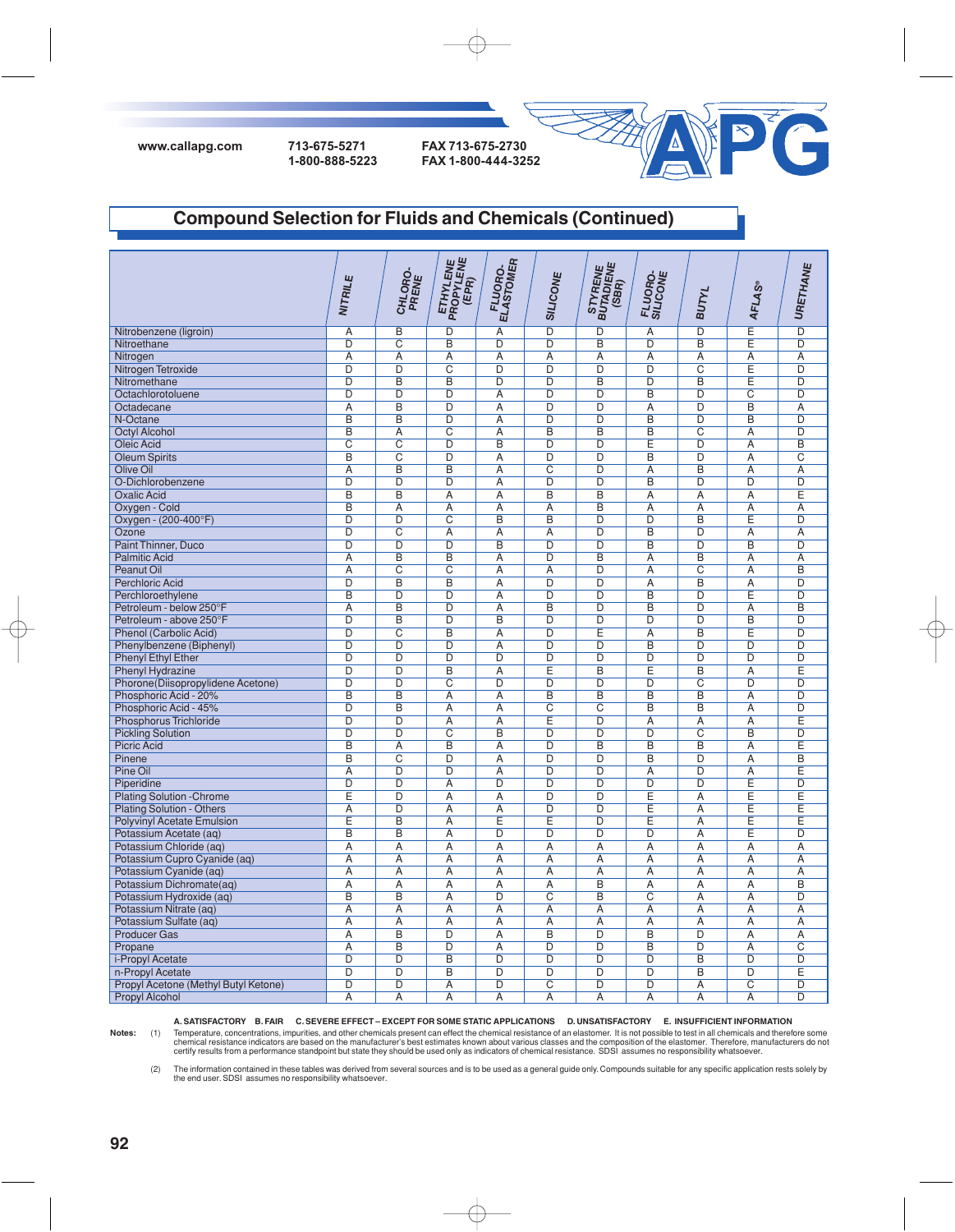**www.callapg.com 713-675-5271 FAX 713-675-2730**

**1-800-888-5223 FAX 1-800-444-3252**



### **Compound Selection for Fluids and Chemicals (Continued)**

|                                       | NITRILE                 | CHLORO-<br>PRENE        | <b>ETHYLENE</b><br>PROPYLENE<br>(EPR) | FLUORO.<br>ELASTOMER | <b>SILICONE</b> | STYRENE<br>BUTADIENE<br>(SBR) | FLUORO-<br>SILICONE | <b>BUTYL</b>   | <b>AFLAS®</b>  | URETHANE       |
|---------------------------------------|-------------------------|-------------------------|---------------------------------------|----------------------|-----------------|-------------------------------|---------------------|----------------|----------------|----------------|
| <b>Propyl Nitrate</b>                 | D                       | D                       | $\overline{B}$                        | $\overline{D}$       | $\overline{D}$  | D                             | $\overline{D}$      | $\overline{B}$ | Έ              | Έ              |
| Propylene                             | D                       | $\overline{D}$          | D                                     | A                    | $\overline{D}$  | $\overline{D}$                | B                   | $\overline{D}$ | A              | $\overline{D}$ |
| Propylene Oxide                       | D                       | $\overline{D}$          | B                                     | D                    | $\overline{D}$  | $\overline{D}$                | D                   | $\overline{B}$ | D              | $\overline{D}$ |
| Pydraul, 10E, 29 ELT                  | $\overline{D}$          | $\overline{D}$          | A                                     | $\overline{A}$       | $\overline{D}$  | $\overline{D}$                | $\overline{D}$      | $\overline{A}$ | A              | $\overline{D}$ |
| Pydraul, 30E, 50E, 65E, 90E           | $\overline{D}$          | $\overline{D}$          | $\overline{A}$                        | $\overline{A}$       | $\overline{A}$  | $\overline{D}$                | $\overline{A}$      | $\overline{A}$ | $\overline{A}$ | $\overline{D}$ |
| Pydraul, 115E                         | $\overline{D}$          | $\overline{D}$          | A                                     | Α                    | $\overline{D}$  | $\overline{D}$                | $\overline{C}$      | A              | A              | $\overline{D}$ |
| Pydraul, 230E, 312C, 540C             | $\overline{D}$          | $\overline{D}$          | D                                     | $\overline{A}$       | $\overline{D}$  | $\overline{D}$                | $\overline{D}$      | $\overline{D}$ | $\overline{A}$ | $\overline{D}$ |
| Pyranol, Transformer Oil              | $\overline{A}$          | $\overline{B}$          | $\overline{D}$                        | $\overline{A}$       | $\overline{D}$  | $\overline{D}$                | $\overline{A}$      | D              | $\overline{A}$ | $\overline{B}$ |
| Pyridine                              | $\overline{\mathsf{D}}$ | $\overline{\mathsf{D}}$ | $\overline{B}$                        | $\overline{D}$       | $\overline{D}$  | $\overline{D}$                | $\overline{D}$      | $\overline{B}$ | Έ              | E              |
| Pyroligeneous Acid                    | $\overline{D}$          | $\overline{B}$          | $\overline{B}$                        | $\overline{D}$       | Έ               | D                             | $\overline{D}$      | $\overline{B}$ | E              | $\overline{D}$ |
| Pyrrole                               | $\overline{D}$          | D                       | $\overline{\rm c}$                    | $\overline{D}$       | $\overline{B}$  | $\overline{C}$                | $\overline{c}$      | D              | Ε              | E              |
| Radiation                             | $\overline{C}$          | $\overline{B}$          | $\overline{B}$                        | $\overline{D}$       | $\overline{C}$  | $\overline{C}$                | $\overline{D}$      | $\overline{D}$ | $\overline{A}$ | $\overline{D}$ |
| <b>Rapeseed Oil</b>                   | B                       | B                       | $\overline{A}$                        | $\overline{A}$       | $\overline{D}$  | $\overline{D}$                | $\overline{A}$      | $\overline{A}$ | $\overline{A}$ | B              |
| Red Oil (MIL-H-5606)                  | A                       | B                       | D                                     | $\overline{A}$       | D               | $\overline{D}$                | $\overline{A}$      | $\overline{D}$ | $\overline{A}$ | A              |
| RJ-1 (MIL-F-25558 B)                  | $\overline{A}$          | B                       | $\overline{D}$                        | $\overline{A}$       | $\overline{D}$  | $\overline{D}$                | $\overline{A}$      | $\overline{D}$ | $\overline{A}$ | $\overline{A}$ |
|                                       | $\overline{A}$          | $\overline{B}$          | D                                     | $\overline{A}$       | D               | D                             | $\overline{A}$      | $\overline{D}$ | $\overline{A}$ | $\overline{A}$ |
| RP-1 (MIL-F-25576 C)                  |                         |                         |                                       |                      | $\overline{B}$  |                               |                     |                |                |                |
| Sal Ammoniac                          | Α                       | Ā                       | Α                                     | Ā                    |                 | Α                             | $\overline{A}$      | Ā              | Α              | Α              |
| <b>Salicylic Acid</b>                 | $\overline{\mathsf{B}}$ | $\overline{\mathsf{A}}$ | Ā                                     | Ā                    | E               | $\overline{B}$                | $\overline{A}$      | Ā              | $\overline{A}$ | E              |
| <b>Salt Water</b>                     | Α                       | B                       | A                                     | Α                    | Α               | Α                             | Α                   | Α              | A              | B              |
| Sewage                                | Α                       | B                       | B                                     | $\overline{A}$       | B               | B                             | Α                   | B              | Α              | D              |
| <b>Silicate Esters</b>                | $\overline{B}$          | Ā                       | $\overline{D}$                        | Ā                    | $\overline{D}$  | D                             | $\overline{A}$      | D              | $\overline{A}$ | Ā              |
| <b>Silicone Greases</b>               | Ā                       | Ā                       | Α                                     | Ā                    | $\overline{C}$  | Ā                             | $\overline{A}$      | $\overline{A}$ | Α              | $\overline{A}$ |
| <b>Silicone Oils</b>                  | Α                       | Α                       | Α                                     | Α                    | C               | Α                             | Α                   | Α              | Α              | Α              |
| <b>Silver Nitrate</b>                 | $\overline{B}$          | $\overline{A}$          | $\overline{A}$                        | $\overline{A}$       | $\overline{A}$  | $\overline{A}$                | $\overline{A}$      | $\overline{A}$ | $\overline{A}$ | $\overline{A}$ |
| Skydrol 500                           | D                       | $\overline{D}$          | A                                     | $\overline{D}$       | $\overline{C}$  | $\overline{D}$                | $\overline{C}$      | $\overline{B}$ | $\overline{B}$ | $\overline{D}$ |
| Skydrol 7000                          | D                       | $\overline{D}$          | $\overline{A}$                        | $\overline{B}$       | $\overline{C}$  | D                             | $\overline{C}$      | $\overline{A}$ | A              | E              |
| Soap Solutions                        | A                       | $\overline{B}$          | A                                     | $\overline{A}$       | $\overline{A}$  | $\overline{A}$                | A                   | $\overline{A}$ | $\overline{A}$ | $\overline{D}$ |
| Soda Ash                              | $\overline{A}$          | $\overline{A}$          | $\overline{A}$                        | $\overline{A}$       | $\overline{A}$  | $\overline{A}$                | $\overline{A}$      | $\overline{A}$ | $\overline{A}$ | Ē              |
| Sodium Acetate (aq)                   | $\overline{B}$          | $\overline{B}$          | A                                     | $\overline{D}$       | $\overline{D}$  | $\overline{D}$                | $\overline{D}$      | $\overline{A}$ | $\overline{D}$ | $\overline{C}$ |
| Sodium Bicarbonate (aq) (Baking Soda) | $\overline{A}$          | $\overline{A}$          | $\overline{A}$                        | $\overline{A}$       | $\overline{A}$  | $\overline{A}$                | $\overline{A}$      | $\overline{A}$ | $\overline{A}$ | Ē              |
| Sodium Bisulfite (aq)                 | $\overline{A}$          | $\overline{A}$          | A                                     | $\overline{A}$       | $\overline{A}$  | $\overline{B}$                | $\overline{A}$      | $\overline{A}$ | A              | Ē              |
| Sodium Borate (aq)                    | Α                       | A                       | Α                                     | Α                    | Α               | Α                             | Α                   | Α              | Α              | E              |
| Sodium Chloride (ag)                  | $\overline{A}$          | $\overline{A}$          | $\overline{A}$                        | $\overline{A}$       | $\overline{A}$  | $\overline{A}$                | $\overline{A}$      | $\overline{A}$ | $\overline{A}$ | $\overline{A}$ |
| Sodium Cyanide (aq)                   | $\overline{A}$          | Ā                       | Ā                                     | $\overline{A}$       | $\overline{A}$  | $\overline{A}$                | $\overline{A}$      | $\overline{A}$ | Α              | Ε              |
| Sodium Hydroxide (aq)                 | $\overline{B}$          | $\overline{A}$          | $\overline{A}$                        | $\overline{B}$       | $\overline{B}$  | $\overline{A}$                | $\overline{B}$      | $\overline{A}$ | $\overline{A}$ | $\overline{B}$ |
| Sodium Hypochlorite (aq) (Chlorox)    | B                       | $\overline{A}$          | $\overline{B}$                        | $\overline{A}$       | $\overline{B}$  | $\overline{D}$                | B                   | B              | $\overline{A}$ | $\overline{D}$ |
| Sodium Metaphosphate(aq)              | $\overline{A}$          | B                       | A                                     | $\overline{A}$       | E               | A                             | $\overline{A}$      | $\overline{A}$ | $\overline{A}$ | E              |
| Sodium Nitrate (aq)                   | B                       | B                       | Ā                                     | Έ                    | $\overline{D}$  | Ā                             | Ε                   | $\overline{A}$ | $\overline{A}$ | Ε              |
| Sodium Perborate (ag)                 | B                       | $\overline{B}$          | $\overline{A}$                        | $\overline{A}$       | B               | B                             | $\overline{A}$      | $\overline{A}$ | $\overline{A}$ | Ē              |
| Sodium Peroxide (aq)                  | B                       | B                       | Α                                     | Α                    | $\overline{D}$  | B                             | Α                   | Α              | Α              | $\overline{D}$ |
| Sodium Phosphate (aq)                 | $\overline{A}$          | $\overline{B}$          | $\overline{A}$                        | $\overline{A}$       | $\overline{D}$  | Ā                             | Ε                   | $\overline{A}$ | $\overline{A}$ | Ā              |
| Sodium Silicate (aq)                  | Ā                       | Ā                       | Α                                     | Ā                    | E               | Α                             | Ε                   | $\overline{A}$ | Α              | E              |
| Sodium Sulfate (aq)                   | Α                       | Ā                       | Α                                     | Ā                    | Α               | B                             | $\overline{A}$      | Ā              | Α              | $\overline{A}$ |
| Sodium Thiosulfate (aq)               | B                       | Ā                       | А                                     | А                    | $\overline{A}$  | $\overline{B}$                | $\overline{A}$      | А              | Α              | Ā              |
| Soybean Oil                           | $\overline{A}$          | $\overline{B}$          | $\overline{C}$                        | $\overline{A}$       | $\overline{A}$  | D                             | $\overline{A}$      | $\overline{C}$ | $\overline{A}$ | Ε              |
| Stannic Chloride (aq)                 | A                       | B                       | A                                     | Α                    | B               | Α                             | Α                   | Α              | A              | E              |
| Stannous Chloride (aq)                | $\overline{A}$          | $\overline{A}$          | $\overline{A}$                        | $\overline{A}$       | $\overline{B}$  | $\overline{A}$                | $\overline{A}$      | $\overline{A}$ | $\overline{A}$ | Ē              |
| Steam, under 300°F                    | $\overline{D}$          | $\overline{\mathrm{c}}$ | A                                     | $\overline{D}$       | $\overline{C}$  | $\overline{D}$                | $\overline{D}$      | B              | A              | $\overline{D}$ |
| Steam, over 300°F                     | $\overline{D}$          | $\overline{D}$          | $\overline{C}$                        | $\overline{D}$       | $\overline{D}$  | D                             | D                   | D              | $\overline{A}$ | $\overline{D}$ |
| <b>Stearic Acid</b>                   | $\overline{B}$          | $\overline{B}$          | $\overline{B}$                        | $\overline{E}$       | $\overline{B}$  | $\overline{B}$                | Έ                   | $\overline{B}$ | $\overline{A}$ | Ē              |
| <b>Stoddard Solvent</b>               | A                       | $\overline{\mathsf{B}}$ | $\overline{D}$                        | $\overline{A}$       | $\overline{D}$  | $\overline{D}$                | $\overline{A}$      | $\overline{D}$ | $\overline{B}$ | $\overline{A}$ |
| <b>Styrene</b>                        | $\overline{D}$          | $\overline{D}$          | $\overline{D}$                        | $\overline{B}$       | $\overline{D}$  | D                             | $\overline{C}$      | D              | Ε              | $\overline{E}$ |
| <b>Sucrose Solution</b>               | A                       | $\overline{\mathsf{B}}$ | A                                     | $\overline{A}$       | $\overline{A}$  | $\overline{A}$                | $\overline{A}$      | $\overline{A}$ | A              | $\overline{D}$ |
| <b>Sulfite Liquors</b>                | $\overline{B}$          | $\overline{B}$          | $\overline{B}$                        | $\overline{A}$       | $\overline{D}$  | $\overline{B}$                | $\overline{B}$      | $\overline{B}$ | Ē              | Ē              |

**A. SATISFACTORY B. FAIR C. SEVERE EFFECT – EXCEPT FOR SOME STATIC APPLICATIONS D. UNSATISFACTORY E. INSUFFICIENT INFORMATION**

 $\oplus$ 

Notes: (1) Temperature, concentrations, impurities, and other chemicals present can effect the chemical resistance of an elastomer. It is not possible to test in all chemicals and therefore some<br>chemical resistance indicat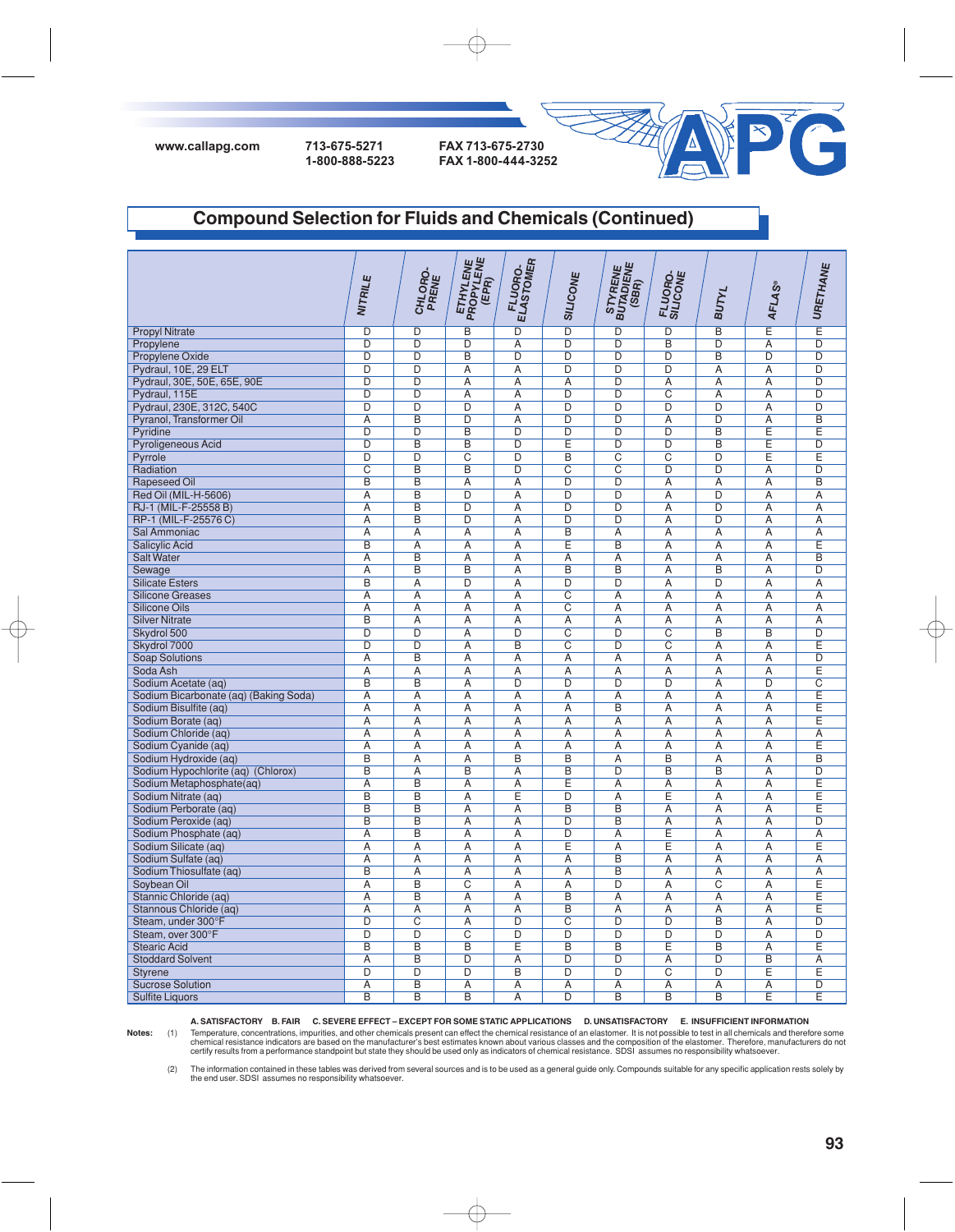



# **Compound Selection for Fluids and Chemicals (Continued)**

|                                           | NITRILE        | CHLORO-<br>PRENE        | ETHYLENE<br>PROPYLENE<br>(EPR) | <b>FLUORO.</b><br>ELASTOMER | <b>SILICONE</b>         | STYRENE<br>BUTADIENE<br>(SBR) | FLUORO.<br>SILICONE     | <b>BUTYL</b>            | <b>AFLAS®</b>           | URETHANE                |
|-------------------------------------------|----------------|-------------------------|--------------------------------|-----------------------------|-------------------------|-------------------------------|-------------------------|-------------------------|-------------------------|-------------------------|
|                                           |                |                         |                                |                             |                         |                               |                         |                         |                         |                         |
| Sulfur                                    | D              | Α                       | Α                              | Α                           | $\overline{C}$          | D                             | Α                       | $\overline{A}$          | $\overline{A}$          | E                       |
| Sulfur Chloride (aq)                      | $\overline{C}$ | $\overline{C}$          | $\overline{D}$                 | $\overline{A}$              | $\overline{C}$          | $\overline{D}$                | $\overline{A}$          | $\overline{D}$          | $\overline{A}$          | Ε                       |
| Sulfur Dioxide (Dry)                      | $\overline{D}$ | $\overline{D}$          | $\overline{A}$                 | $\overline{A}$              | $\overline{B}$          | $\overline{B}$                | $\overline{B}$          | $\overline{B}$          | Έ                       | Ē                       |
| Sulfur Dioxide (Wet)                      | $\overline{D}$ | B                       | A                              | A                           | B                       | $\overline{D}$                | B                       | A                       | Έ                       | E                       |
| Sulfur Dioxide (liquified under pressure) | D              | $\overline{D}$          | $\overline{A}$                 | $\overline{A}$              | $\overline{B}$          | $\overline{D}$                | $\overline{B}$          | $\overline{B}$          | Έ                       | Ē                       |
| Sulfur Hexafluoride                       | B              | $\overline{A}$          | $\overline{A}$                 | $\overline{A}$              | B                       | $\overline{D}$                | B                       | $\overline{A}$          | $\overline{C}$          | Έ                       |
| <b>Sulfur Trioxide</b>                    | D              | $\overline{D}$          | B                              | $\overline{A}$              | B                       | B                             | B                       | $\overline{B}$          | $\overline{A}$          | E                       |
| Sulfuric Acid (dilute)                    | $\overline{C}$ | B                       | $\overline{B}$                 | $\overline{A}$              | D                       | $\overline{\text{c}}$         | $\overline{C}$          | B                       | $\overline{A}$          | D                       |
| Sulfuric Acid (conc.)                     | $\overline{D}$ | $\overline{D}$          | $\overline{C}$                 | $\overline{B}$              | $\overline{D}$          | $\overline{D}$                | $\overline{D}$          | $\overline{D}$          | $\overline{A}$          | $\overline{D}$          |
| Sulfuric Acid (20% Oleum)                 | $\overline{D}$ | $\overline{D}$          | D                              | A                           | $\overline{D}$          | $\overline{D}$                | $\overline{D}$          | $\overline{D}$          | Έ                       | $\overline{D}$          |
| Sulfurous Acid                            | $\overline{B}$ | $\overline{B}$          | $\overline{B}$                 | $\overline{A}$              | $\overline{D}$          | $\overline{B}$                | Έ                       | $\overline{B}$          | $\overline{A}$          | $\overline{C}$          |
| <b>Tannic Acid</b>                        | $\overline{A}$ | $\overline{A}$          | A                              | $\overline{A}$              | $\overline{\mathsf{B}}$ | $\overline{\mathsf{B}}$       | Έ                       | $\overline{A}$          | $\overline{A}$          | Έ                       |
| Tar, Bituminous                           | $\overline{B}$ | $\overline{C}$          | $\overline{C}$                 | $\overline{A}$              | $\overline{B}$          | $\overline{D}$                | $\overline{A}$          | $\overline{C}$          | $\overline{A}$          | Ē                       |
| <b>Tartaric Acid</b>                      | A              | $\overline{\mathsf{B}}$ | $\overline{B}$                 | A                           | A                       | $\overline{D}$                | A                       | $\overline{B}$          | A                       | A                       |
| Terpineol                                 | $\overline{B}$ | $\overline{D}$          | $\overline{C}$                 | $\overline{A}$              | Έ                       | $\overline{D}$                | $\overline{A}$          | $\overline{c}$          | $\overline{A}$          | $\overline{B}$          |
| <b>Tertiary Butyl Alcohol</b>             | B              | $\overline{\mathsf{B}}$ | $\overline{B}$                 | $\overline{A}$              | $\overline{B}$          | $\overline{\mathsf{B}}$       | $\overline{B}$          | $\overline{B}$          | $\overline{A}$          | $\overline{D}$          |
| <b>Tertiary Butyl Catechol</b>            | D              | $\overline{B}$          | B                              | Α                           | Ε                       | B                             | Α                       | B                       | Α                       | $\overline{D}$          |
| <b>Tertiary Butyl Mercaptan</b>           | D              | D                       | D                              | Α                           | D                       | D                             | Ε                       | D                       | Ε                       | $\overline{D}$          |
| Tetrabromoethane                          | $\overline{D}$ | $\overline{D}$          | $\overline{D}$                 | $\overline{A}$              | $\overline{D}$          | $\overline{D}$                | $\overline{B}$          | $\overline{D}$          | Έ                       | Ē                       |
| Tetrabromomethane                         | $\overline{D}$ | $\overline{D}$          | $\overline{D}$                 | $\overline{A}$              | $\overline{D}$          | $\overline{D}$                | B                       | $\overline{D}$          | Ε                       | Ε                       |
| <b>Tetrabutyl Titanate</b>                | B              | $\overline{B}$          | $\overline{A}$                 | $\overline{A}$              | Ε                       | B                             | $\overline{A}$          | B                       | $\overline{A}$          | Ε                       |
| Tetrachloroethylene                       | $\overline{D}$ | D                       | $\overline{D}$                 | $\overline{A}$              | $\overline{D}$          | $\overline{D}$                | B                       | $\overline{D}$          | Ε                       | $\overline{D}$          |
| <b>Tetraethyl Lead</b>                    | $\overline{B}$ | $\overline{B}$          | $\overline{D}$                 | $\overline{A}$              | Ē                       | $\overline{D}$                | B                       | $\overline{D}$          | Ε                       | Ē                       |
| Tetrahydrofuran                           | $\overline{D}$ | D                       | $\overline{B}$                 | $\overline{D}$              | $\overline{D}$          | D                             | D                       | $\overline{C}$          | $\overline{D}$          | $\overline{\mathrm{C}}$ |
| <b>Tetralin</b>                           | $\overline{D}$ | $\overline{D}$          | $\overline{D}$                 | $\overline{A}$              | $\overline{D}$          | $\overline{D}$                | $\overline{A}$          | $\overline{D}$          | Έ                       | Ε                       |
| <b>Thionyl Chloride</b>                   | $\overline{D}$ | $\overline{D}$          | $\overline{C}$                 | $\overline{B}$              | Έ                       | $\overline{D}$                | Έ                       | $\overline{D}$          | Έ                       | Ē                       |
| <b>Titanium Tetrachloride</b>             | B              | $\overline{\mathsf{D}}$ | D                              | A                           | $\overline{\mathsf{D}}$ | D                             | $\overline{\mathsf{B}}$ | $\overline{\mathsf{D}}$ | Έ                       | $\overline{\mathsf{D}}$ |
| <b>Toluene</b>                            | D              | $\overline{D}$          | $\overline{D}$                 | $\overline{A}$              | $\overline{D}$          | $\overline{D}$                | $\overline{B}$          | $\overline{D}$          | $\overline{C}$          | $\overline{D}$          |
| <b>Toluene Diisocyanate</b>               | $\overline{D}$ | D                       | $\overline{B}$                 | $\overline{D}$              | $\overline{D}$          | $\overline{D}$                | D                       | $\overline{B}$          | $\overline{D}$          | Ε                       |
| <b>Transformer Oil</b>                    | $\overline{A}$ | $\overline{B}$          | D                              | $\overline{A}$              | $\overline{B}$          | $\overline{D}$                | $\overline{A}$          | $\overline{D}$          | $\overline{A}$          | $\overline{A}$          |
| <b>Transmission Fluid Type A</b>          | $\overline{A}$ | B                       | $\overline{D}$                 | $\overline{A}$              | B                       | $\overline{D}$                | $\overline{A}$          | $\overline{D}$          | $\overline{A}$          | $\overline{A}$          |
| <b>Triacetin</b>                          | $\overline{B}$ | $\overline{B}$          | $\overline{A}$                 | $\overline{D}$              | E                       | $\overline{B}$                | $\overline{D}$          | $\overline{A}$          | Έ                       | $\overline{D}$          |
| <b>Triaryl Phosphate</b>                  | $\overline{D}$ | $\overline{\mathsf{D}}$ | A                              | $\overline{A}$              | $\overline{\text{c}}$   | $\overline{D}$                | $\overline{B}$          | $\overline{A}$          | $\overline{A}$          | $\overline{D}$          |
| <b>Tributoxy EthyL Phosphate</b>          | D              | $\overline{D}$          | $\overline{A}$                 | $\overline{A}$              | Ē                       | $\overline{B}$                | $\overline{B}$          | $\overline{A}$          | $\overline{A}$          | D                       |
| <b>Tributyl Mercaptan</b>                 | $\overline{D}$ | D                       | $\overline{D}$                 | $\overline{A}$              | $\overline{D}$          | $\overline{D}$                | $\overline{\mathrm{c}}$ | $\overline{D}$          | Έ                       | Ē                       |
| <b>Tributyl Phosphate</b>                 | $\overline{D}$ | $\overline{D}$          | $\overline{B}$                 | $\overline{D}$              | $\overline{D}$          | $\overline{D}$                | $\overline{D}$          | $\overline{B}$          | Έ                       | $\overline{D}$          |
| <b>Trichloroacetic Acid</b>               | $\overline{B}$ | $\overline{D}$          | $\overline{B}$                 | $\overline{C}$              | Ē                       | $\overline{B}$                | $\overline{D}$          | $\overline{B}$          | $\overline{\mathrm{c}}$ | $\overline{D}$          |
| Trichloroethane                           | D              | $\overline{D}$          | D                              | Α                           | D                       | D                             | $\overline{B}$          | $\overline{D}$          | E                       | $\overline{D}$          |
| Trichloroethylene                         | $\overline{D}$ | $\overline{D}$          | $\overline{D}$                 | Α                           | $\overline{D}$          | $\overline{D}$                | B                       | $\overline{D}$          | Ε                       | $\overline{D}$          |
| <b>Tricresyl Phosphate</b>                | $\overline{D}$ | $\overline{C}$          | $\overline{A}$                 | $\overline{A}$              | $\overline{C}$          | $\overline{A}$                | $\overline{B}$          | $\overline{A}$          | $\overline{A}$          | $\overline{D}$          |
| <b>Triethanol Amine</b>                   | B              | Α                       | Α                              | $\overline{D}$              | Ε                       | B                             | D                       | $\overline{B}$          | Α                       | D                       |
| <b>Triethyl Aluminum</b>                  | D              | $\overline{D}$          | $\overline{C}$                 | $\overline{B}$              | Ε                       | $\overline{D}$                | Ε                       | $\overline{C}$          | Έ                       | Ē                       |
| <b>Triethyl Borane</b>                    | $\overline{D}$ | D                       | $\overline{C}$                 | $\overline{A}$              | Έ                       | D                             | Ε                       | $\overline{\mathsf{C}}$ | Ε                       | E                       |
| Trinitrotoluene                           | D              | $\overline{B}$          | D                              | B                           | Ε                       | D                             | B                       | D                       | Ε                       | Ē                       |
| <b>Trioctyl Phosphate</b>                 | $\overline{D}$ | D                       | Α                              | B                           | $\overline{C}$          | D                             | B                       | $\overline{A}$          | Α                       | $\overline{D}$          |
| Tung Oil (China Wood Oil)                 | $\overline{A}$ | $\overline{B}$          | $\overline{C}$                 | $\overline{A}$              | $\overline{D}$          | $\overline{D}$                | B                       | $\overline{C}$          | $\overline{A}$          | $\overline{\text{c}}$   |
| <b>Turbine Oil</b>                        | $\overline{B}$ | $\overline{D}$          | $\overline{D}$                 | $\overline{A}$              | $\overline{D}$          | $\overline{D}$                | $\overline{B}$          | $\overline{D}$          | $\overline{A}$          | $\overline{A}$          |
| Turpentine                                | A              | $\overline{D}$          | $\overline{D}$                 | A                           | D                       | $\overline{D}$                | B                       | $\overline{D}$          | A                       | $\overline{D}$          |
| Unsymmetrical Dimethyl Hydrazine (UDMH)   | B              | $\overline{B}$          | $\overline{A}$                 | D                           | $\overline{D}$          | $\overline{A}$                | D                       | $\overline{A}$          | Έ                       | Ē                       |
| Varnish                                   | B              | D                       | $\overline{D}$                 | $\overline{A}$              | D                       | $\overline{D}$                | $\overline{\mathsf{B}}$ | $\overline{D}$          | E                       | $\overline{\text{c}}$   |
| <b>Vegetable Oils</b>                     | $\overline{A}$ | $\overline{C}$          | $\overline{C}$                 | $\overline{A}$              | B                       | $\overline{D}$                | $\overline{A}$          | $\overline{C}$          | Α                       | Ε                       |
| Versilube F-50                            | $\overline{A}$ | Ā                       | A                              | Α                           | $\overline{C}$          | Α                             | A                       | Α                       | Α                       | $\overline{A}$          |
| Vinegar                                   | $\overline{B}$ | $\overline{B}$          | $\overline{A}$                 | $\overline{A}$              | $\overline{A}$          | $\overline{B}$                | $\overline{C}$          | $\overline{A}$          | $\overline{A}$          | $\overline{D}$          |

**A. SATISFACTORY B. FAIR C. SEVERE EFFECT – EXCEPT FOR SOME STATIC APPLICATIONS D. UNSATISFACTORY E. INSUFFICIENT INFORMATION**

Notes: (1) Temperature, concentrations, impurities, and other chemicals present can effect the chemical resistance of an elastomer. It is not possible to test in all chemicals and therefore some<br>chemical resistance indicat

(2) The information contained in these tables was derived from several sources and is to be used as a general guide only. Compounds suitable for any specific application rests solely by<br>the end user. SDSI assumes no respon